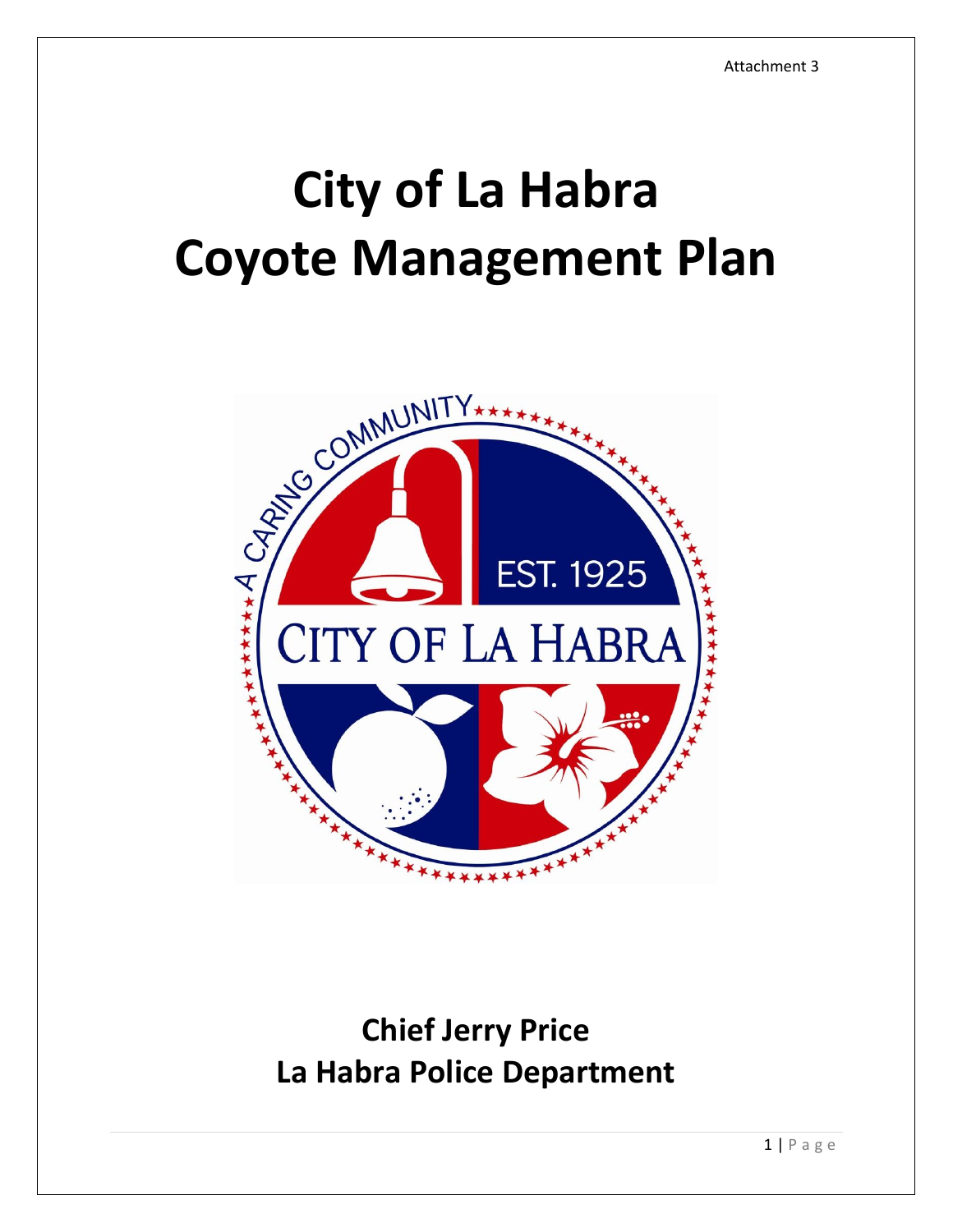**Table of Contents**

| <b>Executive Summary</b>                             |                                            |         |
|------------------------------------------------------|--------------------------------------------|---------|
| $\mathbf{L}$                                         | Background                                 | Page 4  |
|                                                      | II. The Coyote                             | Page 4  |
|                                                      | III. Coyote Attractants in Urban Areas     | Page 6  |
|                                                      | IV. Hazing and Behavioral Changes          | Page 8  |
|                                                      | V. Monitoring and Collecting Data          | Page 9  |
|                                                      | VI. Enforcement                            | Page 10 |
|                                                      | VII. Response & Attack Plan                | Page 10 |
|                                                      | <b>VIII. Public Education and Outreach</b> |         |
| Appendix A - Definitions and Encounters with Coyotes |                                            |         |
| Appendix B - Coyote Behavior Classification          |                                            |         |
| Appendix C - Hazing Program and Training Plan        |                                            | Page 16 |
| Appendix D - Yard Audit Checklist                    |                                            |         |
| Appendix E - References                              |                                            |         |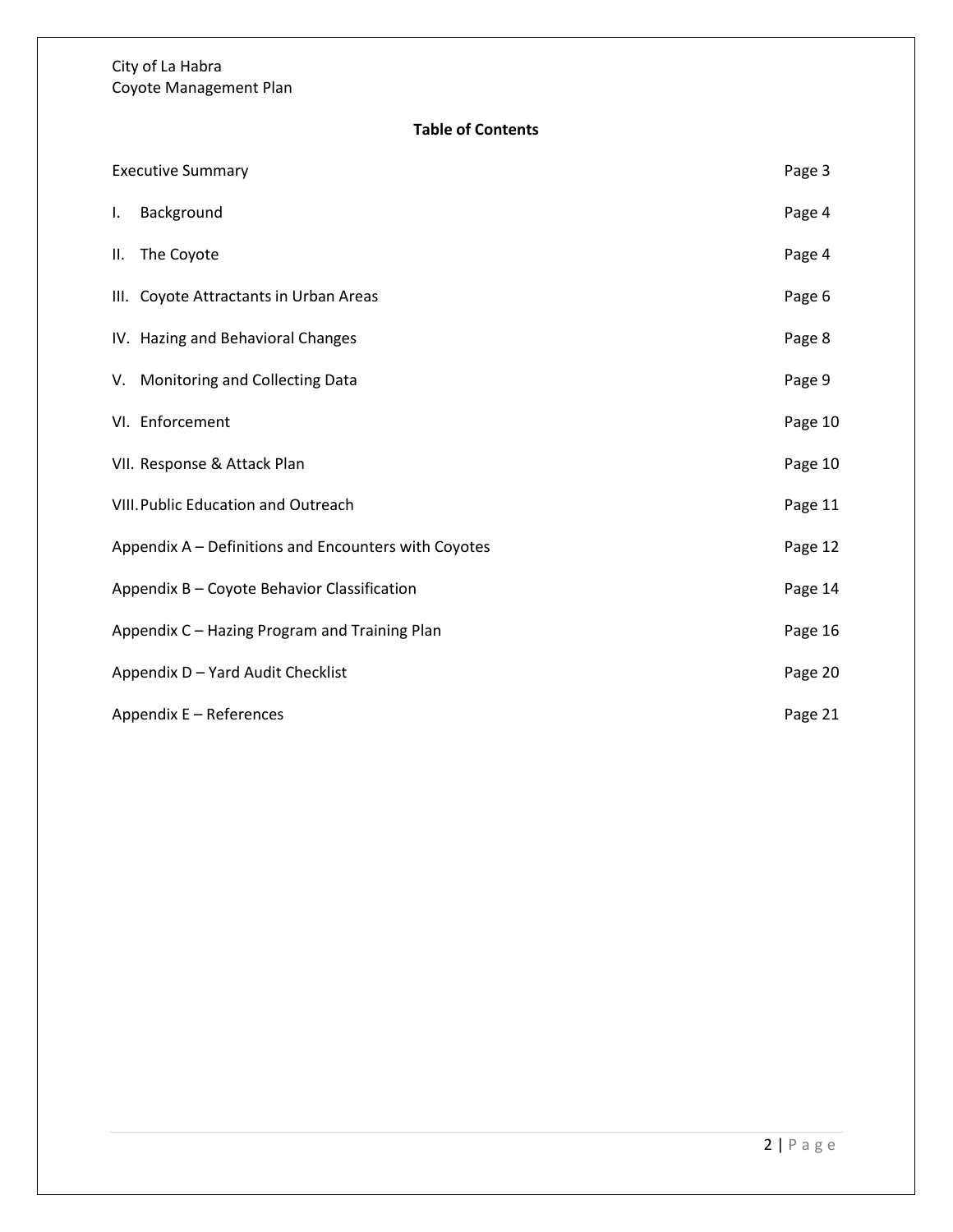#### **Executive Summary**

La Habra's Coyote Management Plan is based on research and best known management practices and includes a full spectrum of management tools to deal with coyotes in an urban area. It is based on case studies, best management practices implemented by other California communities, and an understanding of the coyote ecology and biology in urban settings.

#### **Goals**

The goal of this Management Plan is to support coexistence with urban coyotes using education, behavior modification, and development of a tiered response to aggressive coyote behavior. The suggested actions in this plan are designed to increase citizens' knowledge and understanding of how coyotes behave and make clear how such behavior can be managed to reduce and/or eliminate conflicts with coyotes.

#### **Strategy**

The strategy for managing coyotes is based on balancing respect and protection of wildlife and their habitats, without compromising public safety. The main strategy is comprised of a three pronged approach consisting of:

- 1. Public Education designed around co-existence with coyotes.
- 2. Enforcement of laws and regulations prohibiting the feeding of wildlife.
- 3. Ensuring public safety by implementing appropriate tiered responses to coyote and human interactions. This plan requires active participation on the part of the entire community.

#### **Education**

Education is the key to having residents make appropriate decisions regarding their safety or managing their property and pets. Education will involve written materials and handouts available at City functions, facilities, and included with dog licensing and renewals. Educational tools will also include outreach via social media, Channel 3, and the City's website. The goal of education is to decrease attractants, increase pet safety, and reshape coyote behavior through hazing and creating reasonable expectations of normal coyote behavior.

#### **Enforcement**

The act of feeding wildlife is known to lead to an increase in wildlife activity. Feeding can attract coyotes and their prey to an area leading to an increased likelihood of creating a habituated coyote(s) resulting in increases in coyote and human interactions. California law strictly prohibits feeding wildlife.

#### **Response Plan**

A detailed tiered response plan has been developed to provide a mechanism for identifying and classifying different levels of human and coyote interactions. Definitions of coyote encounters are listed in Appendix A. Appendix B provides a chart detailing coyote behavior, behavior classification, and recommended responses.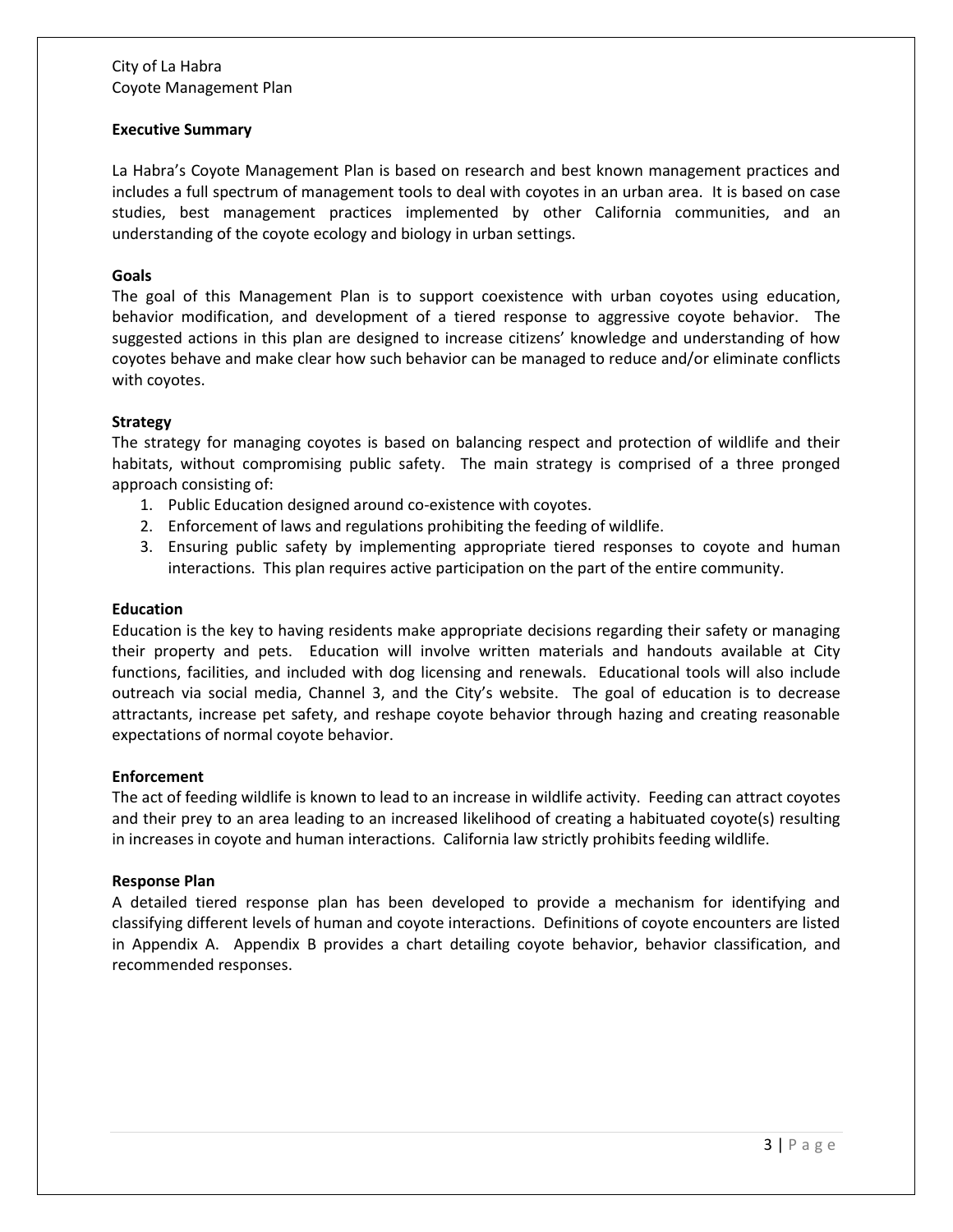#### **I. Background**

The City of La Habra does not own or have any control of the wild animals found within its boundaries, nor is the City responsible for the actions of damage caused by them. These animals are a common and important part of our natural ecosystem.

The City of La Habra and City staff do not respond to calls for service for normal coyote behavior, such as sightings. However, the La Habra Police Department's Animal Control Unit will track coyote sightings, aggressive behavior, and attacks.

Although the City of La Habra places a high value on wildlife, some individual animals, adapted to urban environments, have the potential to cause problems and/or conflicts in specific situations. In addressing these problems, the City promotes policies supporting prevention and implementation of remedial measures that do not harm the wildlife or their habitats.

A wildlife problem is defined as any situation that causes a health or safety issue to its residents. In cases where problems with wildlife are associated with human behavior (leaving garbage exposed or intentional wildlife feeding), ordinances and enforcement may be enacted to minimize conflict.

In some instances, traditional management tools to effectively manage urban wildlife are ineffective. For example, relocation of coyotes is not ecologically sound and in many instances is prohibited by the California Department of Fish and Wildlife (CDFW). Generally, relocated animals do not survive the transfer. If they do, they rarely stay in their relocated area and tend to disperse to other locations where they may cause problems to humans, be involved in territorial disputes, or introduce disease. In some instances, the



translocated coyote will go to great lengths to return to its previous home. For these reasons, the CDFW rarely allows relocation.

As a last resort, lethal control measures, when employed are controversial and non-selective; they should target the alpha coyote or "problem" coyote. If they are used, they must be humane and in compliance with federal and state laws.

It is not economically, or ecologically justified to attempt to remove all coyotes from the urban ecosystem as a means of addressing conflicts between humans and coyotes. Attempts made by local, state, and federal agencies as well as private organizations over the past century have proven to be ineffective.

# **II. The Coyote (Canis Iatrans)**

Coyotes are originally native to California and several other western states. Due to their intelligence, adaptability, and the decline of other predatory species due to urban sprawl, coyotes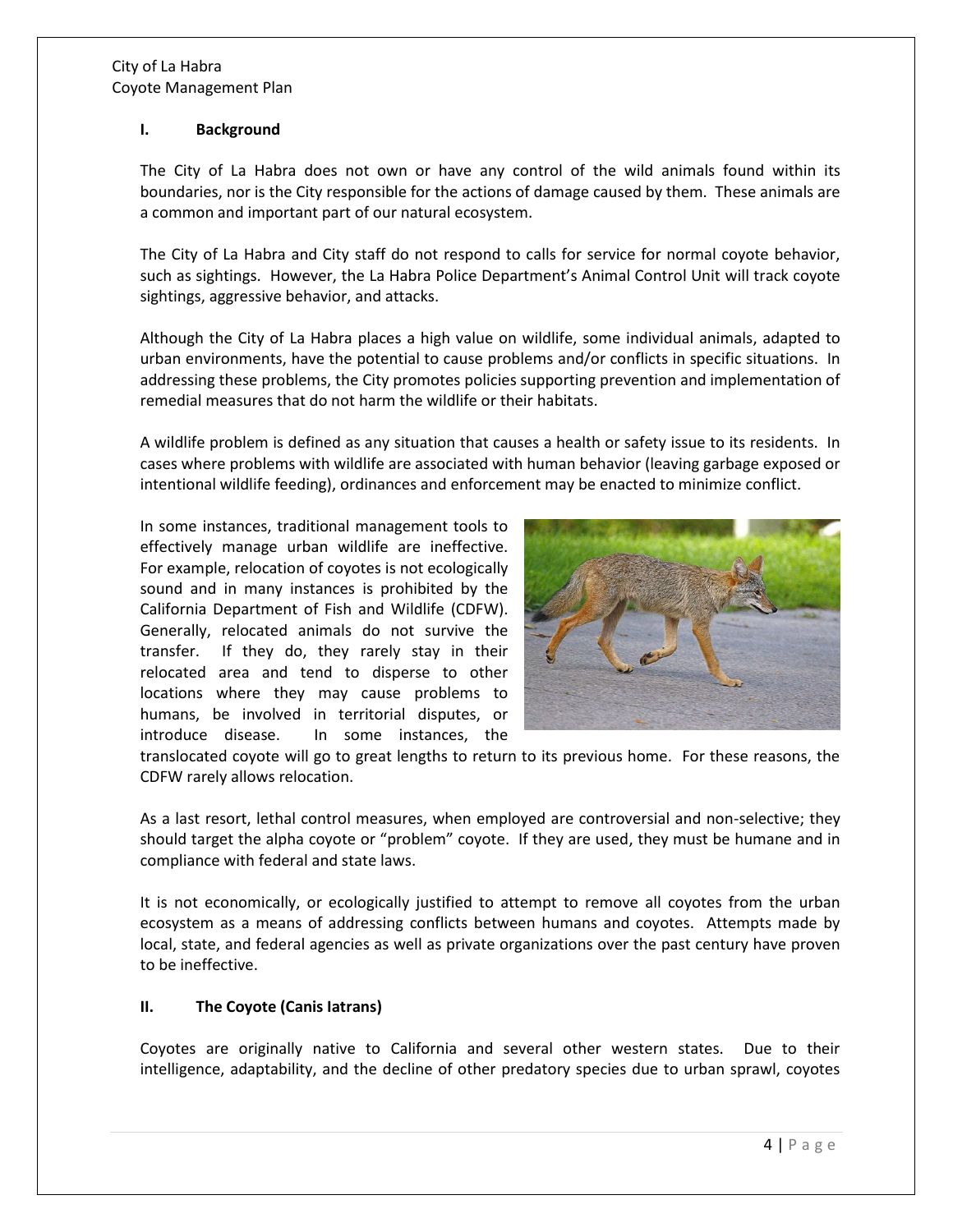have sccessfully expanded their range. Coyotes are now found in all states, except Hawaii, and have sucessfully established themselves in every urban ecosystem across North America.

Coyotes play an important role in the urban ecosystem, particularly as a top-predator. They eat a broad range of small animals, including squirrels, mice, rabbits, rats, and gophers. Rodents make up a majority of their diet. In the process, they control the population sizes of these animals, many of which are considered pests to humans. The coyotes may also prey on "mesopredators," such as raccoons and oppossums. Without a top predator like the coyote to keep them in check, mesopredators can dramatically reduce bird populations by eating their eggs (Crooks and Soule, 1999). Coyotes also disperse seeds of native plant species and recycle nutrients.

It is hard to track and inventory coyote populations, making it difficult to know if the number of coyotes has increased in a particular area. What is known is that coyotes can become habituated to humans if they are intentionally or unintentionally fed, which can lead to loss of fear of people and bolder behavior. In general, coyotes regularly roam an area of about two to five square miles to obtain enough food for the pack members. Normally, each pack is a territorial family group made up of three to ten individuals. A portion of the area the pack inhabits is the pack's territory, which they will defend from other coyotes. The number of mature coyotes in the pack is often related to the amount of food resources in the territory.

A coyote pack usually has only one breeding (or alpha) female. This female often produces more pups than can be supported by the pack. Young coyotes may leave the pack at about nine to eleven months of age, but dispersal patterns are highly variable. These juvenile coyotes become transients. Other types of transients include older individuals that can no longer defend their role as upper level pack members and are pushed out of the pack.

Transient coyotes move all over in narrow undefended zones that exist between pack territories searching for an open habitat to occupy or group to join. They often die before they succeed (many are hit by vehicles). It is largely because of the constant influx of transients, that coyote eradication programs fail.

Removing a group of territorial coyotes will create an undefended area into which the transient coyotes will flow. At all times of the year, numbers of transients are immediately available to replenish any voids created by killing resident coyotes. Furthermore, if either the alpha male or alpha female in a pack is killed, ovulation in other breeding-age females is often triggered and a corresponding increase in the number of litters and/or number of pups per litter is observed.



# *Coyote Appearance - What do Coyotes Look Like?*

Coyotes vary in color from gray-brown to yellow-gray. Their backs have tawny-colored underfur and long overcoats with black-tipped guard hairs. The latter forms a dorsal stripe and dark band over their shoulders. Their throats and bellies tend to be buff or white in color. Coyotes have long legs, small paws, large pointed ears, and a pointed snout. Weighing between 15 and 40 pounds, but their long legs can make them appear larger.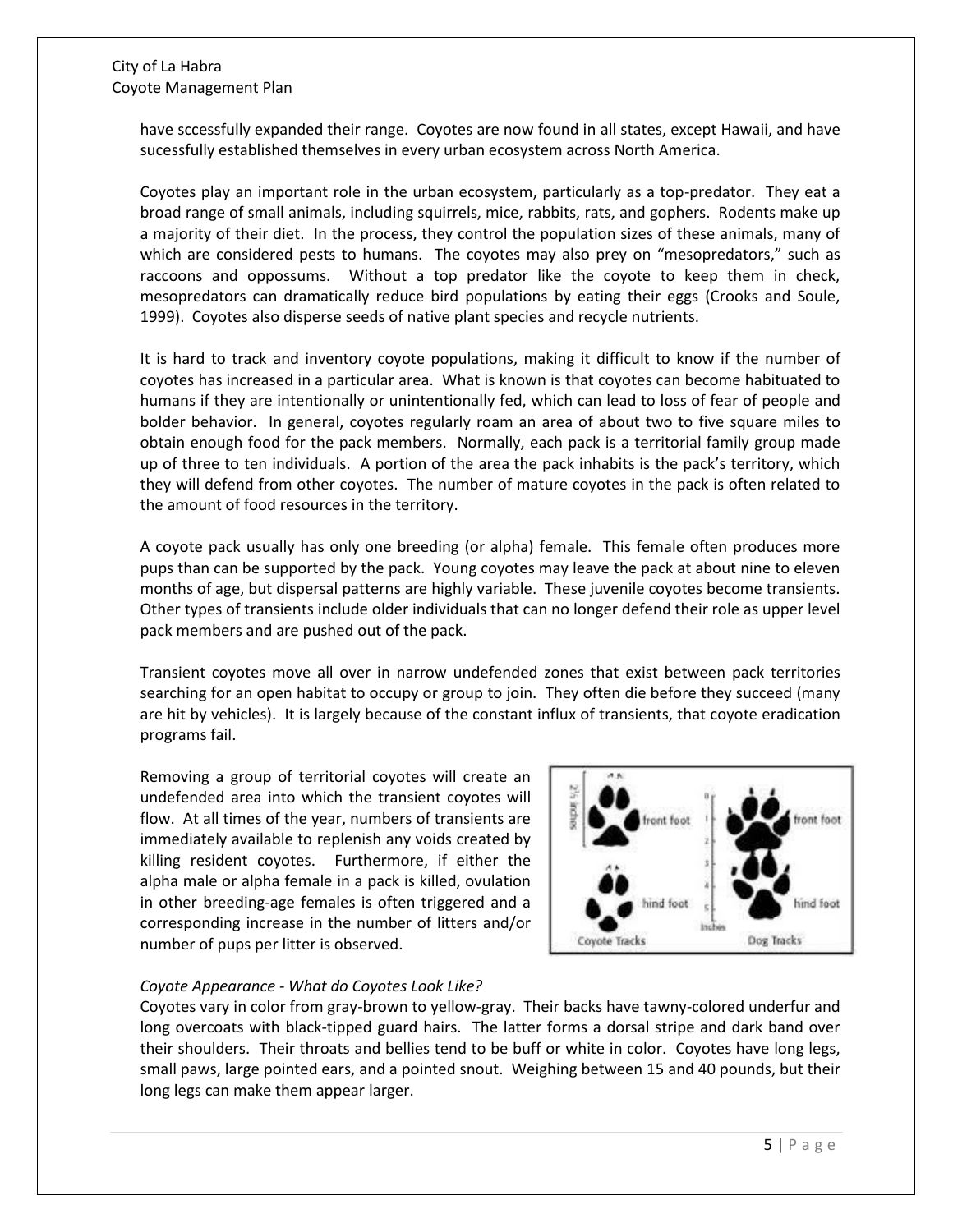#### *How and Where do Coyotes Live?*

Coyotes may live alone, in pairs, or in family groups with one breeding pair, generally mating once a year, usually January through February. Social organization and group size are highly correlated with food availability. The rest of the group is comprised of multiple generations of offspring. Pups are born March through May. The entire group protects the pups though pup mortality averages between 50 and 70 percent in the first year. Litter size depends on available resources and the number of coyotes in the area.



Although a litter varies from two to twelve pups, the average is six or seven. Pups remain in the den the first six weeks and then travel with the adults. By the end of the summer; they are more independent, yet, may still travel with parents and siblings.

Because coyotes are socially organized, the group raises the young and defends their territory from other coyotes. Territories do not overlap. Although they generally live in

groups, coyotes often travel alone or in pairs.

In the urban areas, coyotes may live in large parks, golf courses, greenbelts, and natural open space where they find food and cover. Thus, their territory may follow park or open space boundaries. They are extremely adaptable in creating territories under a wide range of urban conditions.

#### *How do Humans Perceive Coyotes?*

People respond to coyotes in various ways. Some observe them with enjoyment, others with indifference and some with fear or concern. Experiences range from animal sightings without incident, to stalking, killing of pets or, at the extreme, an attack on a person. Coyote attacks on humans are very infrequent. Although such incidents generate significant media coverage, they remain a very rare event.

Because wild animals conjure up fear in some people, actual sightings and perceptions may become exaggerated or misconstrued (see Appendix A). The wide range in perceptions of urban coyotes from La Habra residents supports the need for strong and consistent educational messages to clarify management techniques.

# **III. Coyote Attractants in Urban Areas**

Coyotes are drawn to urban and suburban areas for the following reasons:

- 1. Food Urban areas often support large numbers of rodents, including mice and rats. However, coyotes can be further attracted into suburban neighborhoods by human-associated foods, such as pet food, unsecured compost or trash, and fallen fruit. Intentional and unintentional feeding can lead coyotes to associate humans with sources of food, which can result in negative interactions among coyotes, people, and pets. To reduce food attractants in urban and suburban areas:
	- $\triangleright$  Never hand feed or otherwise deliberately feed a coyote.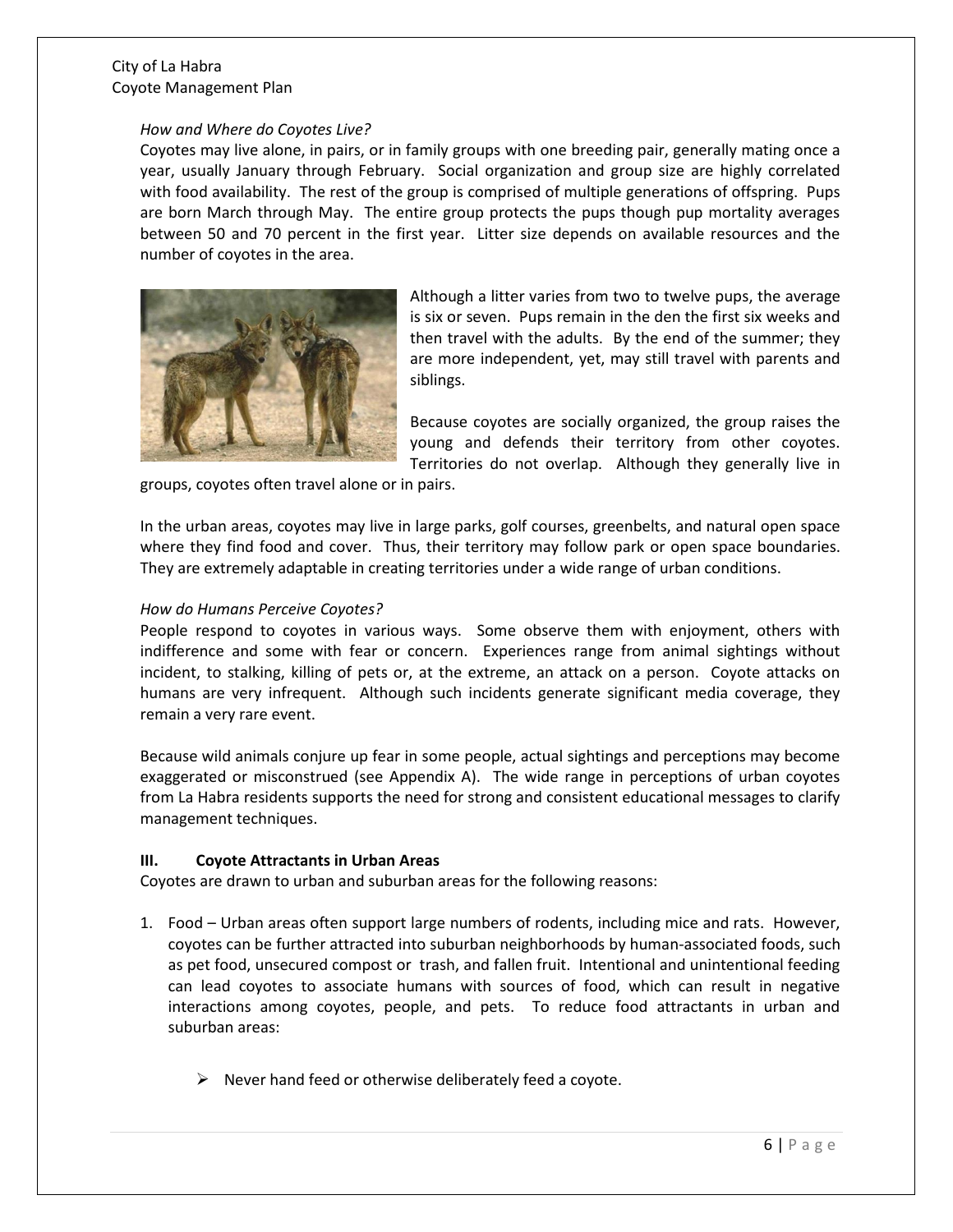- $\triangleright$  Avoid feeding pets outside. Remove sources of pet food and water that a coyote could easily access. If feeding pets outside is necessary, promptly remove the bowl and any leftover food.
- $\triangleright$  Never include meat or dairy in a compost pile.
- $\triangleright$  Maintain good housekeeping, such as regularly raking areas around bird feeders to remove excess birdseed that has fallen.
- $\triangleright$  Remove fallen fruit from the ground.
- $\triangleright$  Keep trash in high-quality containers with tight-fitting lids. Only place the cans curbside the morning of collection. If left out overnight, trash cans are more likely to be tipped over and explored.
- $\triangleright$  Bag especially attractive food wastes, such as meat scraps or leftover pet food, before discarding.
- 2. Water Urban areas provide a year-round supply in the form of stormwater runoff, artificial lakes, irrigation, pet water dishes, etc., which support both coyotes and their prey.
	- $\triangleright$  During drought or otherwise dry conditions, water can be as alluring as food, so remove water bowls set outside for pets and make watering cans unavailable.
- 3. Access to Shelter parks, greenbelts, open spaces, overgrown shrubbery, golf courses, buildings, sheds, and crawl spaces, etc., increase the amount of available cover for coyotes. They can allow coyotes to safely and easily remain close to people, pets, homes and businesses without detection.
	- $\triangleright$  In the spring, when coyotes give birth and begin to raise their young. They concentrate their activities around dens or burrows in which their young are sheltered. Coyotes may take advantage of available spaces under sheds or decks for use as a den, bringing them into close contact with people and pets.
- 4. Unattended Pets Pets are a normal part of an urban landscape. Within their territory, coyotes may consider pets as potential prey or potential competitors.
	- $\triangleright$  Free roaming pets, especially cats and sometimes small dogs, may attract coyotes into a neighborhood. The best way to minimize risk to pets is to not leave them outside unattended, even within the confines of a fenced yard.
	- $\triangleright$  Cats Coyotes primarily eat small mammals such as mice and rats, but will also prey on slightly larger mammals such as rabbits. Approximately the same size as a rabbit, freeroaming outdoor cats may also be seen as eligible prey items by coyotes. It is important to note that attacks on cats are normal coyote behavior and do not indicate danger for humans. The best way to protect cats from coyotes (and the other dangers of outside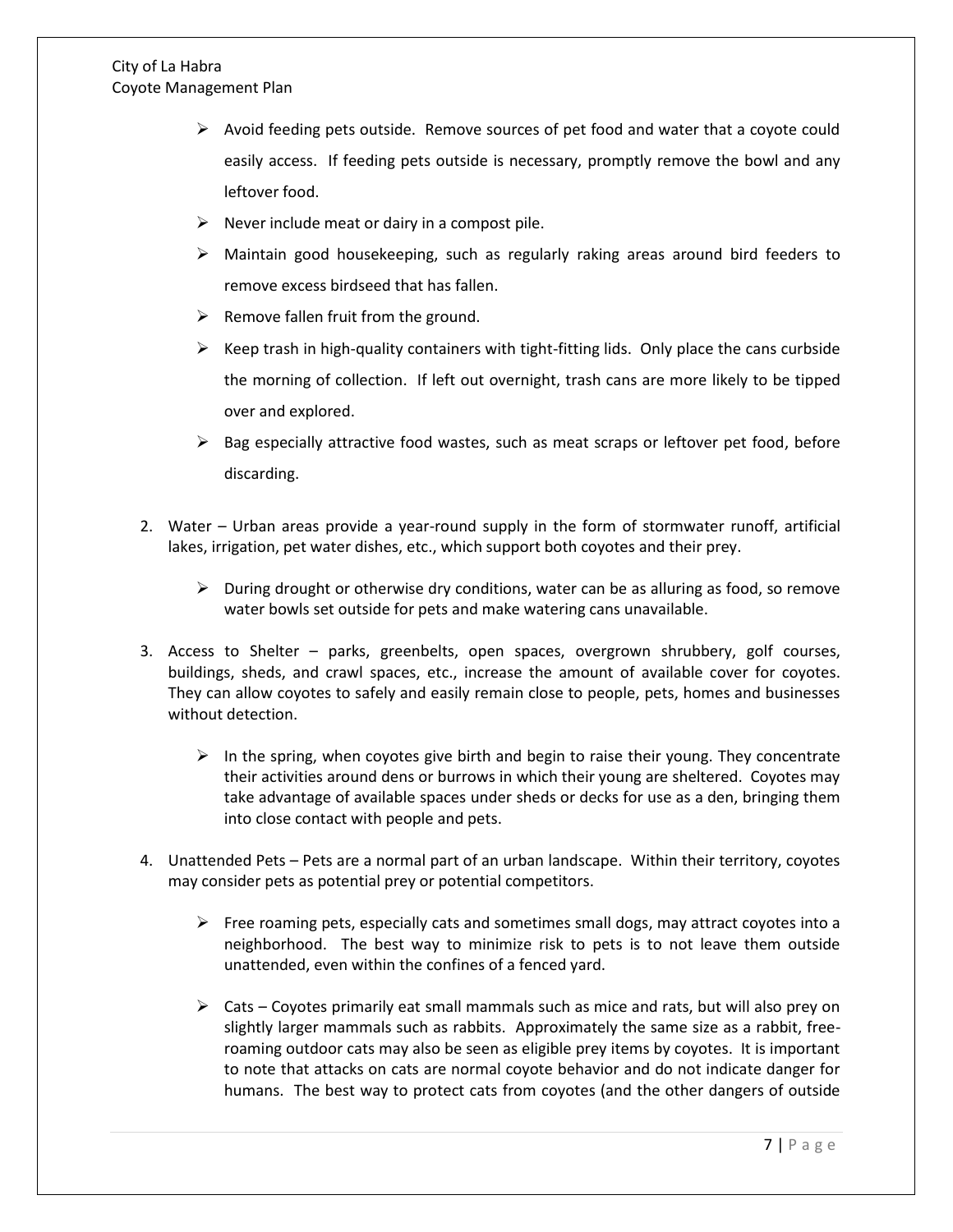life, such as cars, disease, dogs, and other wildlife) is to keep cats primarily indoors and only let them outside in a secure enclosure or when accompanied by a person and under the control of a leash and/or harness.

- $\triangleright$  Feral Cats People who feed feral cats are often concerned that coyotes might prey on the cats. These concerns are well founded, as coyotes can be attracted to the outdoor pet food. Although there is no sure way to protect feral cats from coyotes the following tips can be helpful:
	- i. Do not feed feral cats. Doing so can have other unintentional consequences, including ecological damage.
	- ii. Provide escape routes for cats.
	- iii. Haze coyotes seen on the property (see Appendix C). Making them feel uncomfortable will encourage them to stay out of the area.
- $\triangleright$  Dogs Dogs are also vulnerable to coyote confrontations. These incidents generally involve coyotes who are accustomed or habituated to people, or coyotes who are protecting their territory and pups (usually during breeding season).

Small, unattended dogs may be seen as potential prey. It is important to either keep dogs on a six-foot long or shorter leash when outdoors or to stay within six feet of them when on your property. Coyotes may view a dog on a leash longer than six feet as an unattended pet. This is especially important if you are in or near nature preserves or open-space areas. Attacks on unattended, small dogs are normal coyote behavior and do not indicate a danger to people.

Although attacks on larger dogs are rare, coyotes will sometimes go after a large dog when they feel that their territory is threatened. This generally occurs during the coyote breeding season, which takes place from January through March. During this time, it is especially important not to let dogs outside unattended and to keep them on leashes (six feet long or less) when in public areas. Do not allow dogs off leash, it is against the law and is unsafe.

Other domestic animals kept outside, such as rabbits, may also be viewed as prey by coyotes. Protect outdoor animals from coyotes (and other predators) with protective fencing and/or confine them in sturdy cages each evening. Residents are encouraged to use the Yard Audit Checklist (Appendix D) as a tool to help recognize and remove attractants in their yards and neighborhoods.

While human attacks are very rare, urban landscape development, habituation through intentional and unintentional feeding, pet related incidents, and media attention have led some urban residents to fear coyotes. Steps must be taken to address safety concerns, misconceptions, and appropriate responses to potential threats to human safety. It is important to keep in mind that coyotes have been in and around La Habra for a very long time.

# **IV. Hazing and Behavioral Change**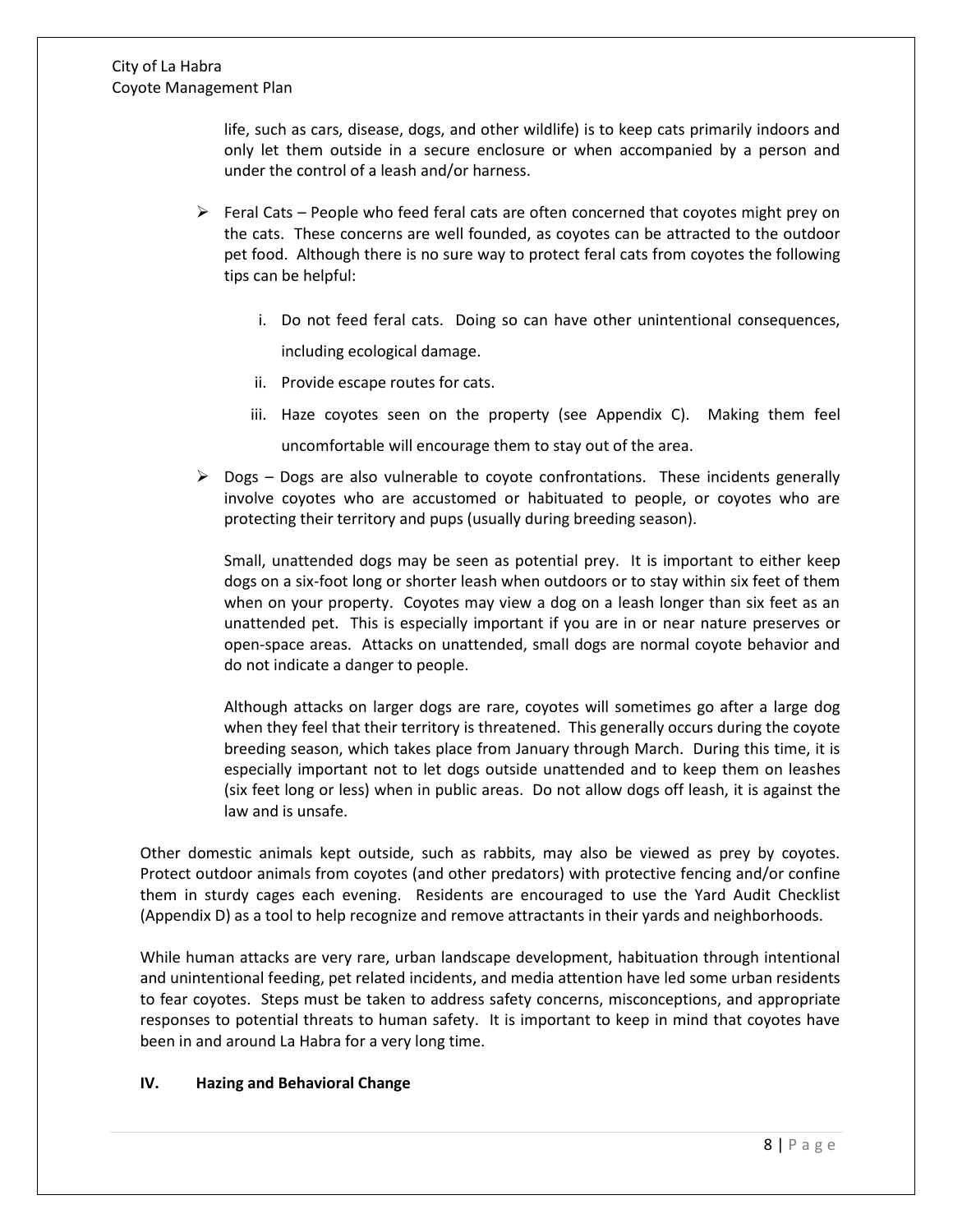Human behavior can shape animal behavior, in either a negative or positive manner. People living in close proximity to coyotes can remove coyote attractants, identify potentially dangerous situations for their pets and themselves, and respond in a manner designed to change coyote behavior.

#### *Overview of Hazing*

Hazing is a process whereby a person or a number of individuals encountering a coyote respond in like manner to make a coyote afraid and choose to leave a situation where their presence is unwanted. The following are various types of hazing methods:

- $\triangleright$  Basic Hazing This method consists of standing your ground, never ignoring or turning your back to a coyote(s), and yelling and/or making unpleasant and frightening noises until the animal(s) choose to leave. If the coyote does not leave, more aggressive tactics are in order.
- $\triangleright$  More Aggressive Hazing This consists of approaching an animal more quickly and aggressively, throwing projectiles like stones near, but not at, the animal, spraying with a hose or water gun, or creating more heightened fear of contact, so the animal flees. For more options, see Appendix C on hazing.

Hazing must continue, once it begins, until the animal leaves. Otherwise, the coyote will learn to "wait" until the person gives up. Not following through with hazing will create an animal more resistant to hazing instead of reinforcing the image that "people are scary." Hazing never involves injury to the animal, only threat of injury. An injured animal becomes less predictable than a normal healthy one.

A common concern with hazing involves potential danger to the hazer. A coyote's basic instinct is very skittish and this nature is what makes the technique useful. A normal healthy coyote is very unlikely to escalate a situation with a person who is aggressively hazing. It is important that the hazer provides the coyote a clear escape route free to flee and not corner the animal. A cornered animal may decide that attacking the hazer is the only option.

Elements of an effective hazing campaign include:

- 1. Pet owners need to protect pets. Off-leash and unattended dogs and cats attract coyotes (as does pet food).
- 2. Residents need to learn hazing effectiveness and techniques. A hazing program must be instituted, maintained and evaluated on a regular basis.
- 3. Hazing needs to be active for a sustained period of time to achieve the desired change in behavior.
- 4. Hazing requires monitoring to assess its effectiveness and to determine if further action or more aggressive hazing is needed.

# **V. Monitoring and Collecting Data**

Monitoring and collecting data on coyote populations, sightings, and attacks are critical components of an effective Coyote Management Plan. This is best accomplished with input from both residents and city officials. Coyote sightings or incidents can be reported to La Habra police Department's Animal Control, Monday through Friday, 8:00 a.m. – 4:00 p.m., or by leaving a detailed voicemail message at (562) 383-4357 during any hours.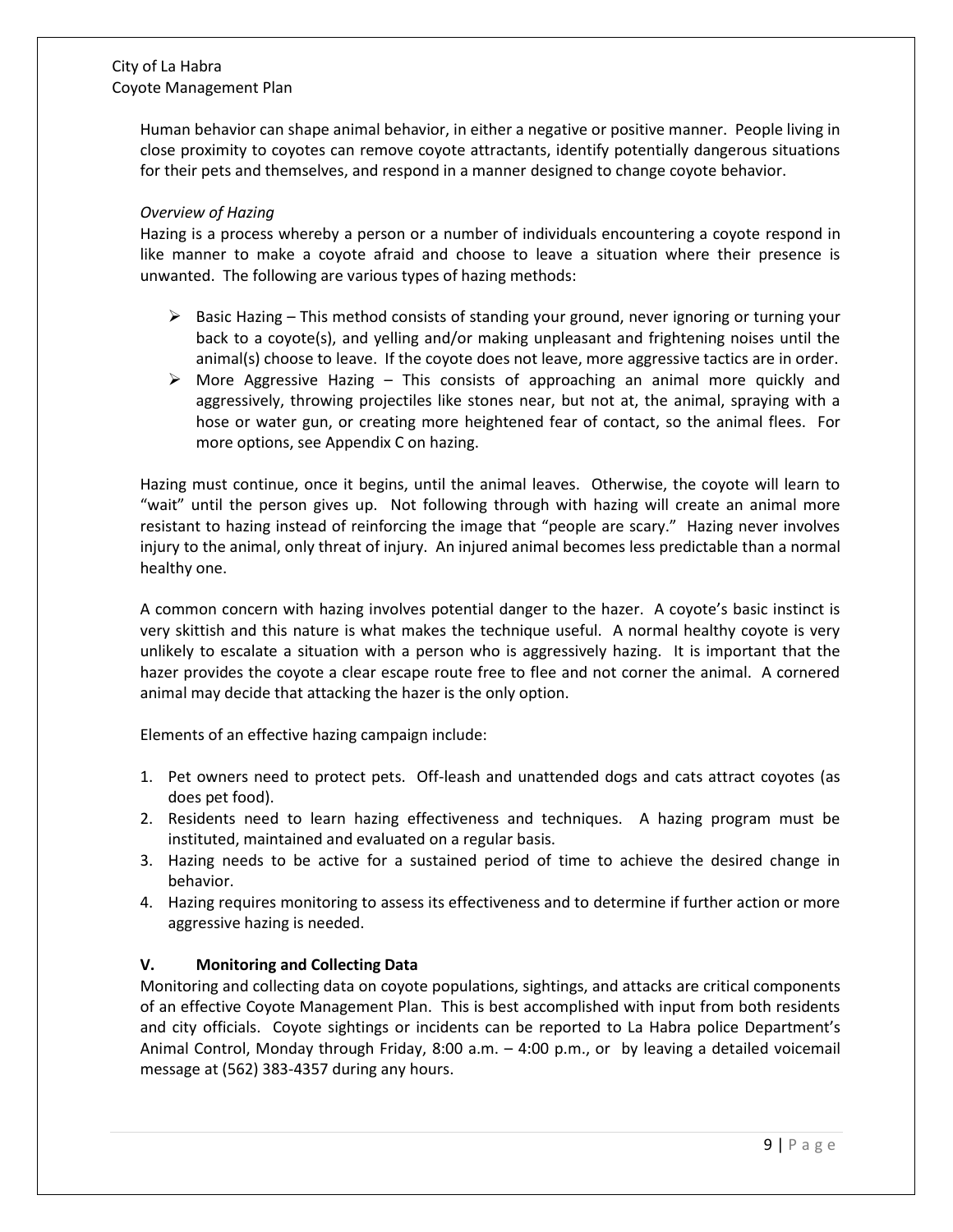The purpose of monitoring human-coyote interactions is to document where coyotes are frequently seen and to identify human-coyote conflict hotspots (if they exist). Gathering specific data on incidents will allow for targeting of educational campaigns and conflict mitigation efforts, as well as the ability to measure success in reducing conflicts over time.

# **VI. Enforcement**

The act of feeding wildlife is known to lead to an increase in wildlife activity. Feeding can attract coyotes and their prey to an area leading to an increased likliehood of creating habituated coyote(s) resulting in increases in coyote and human interactions. California law prohibits feeding wildlife. La La Habra Animal Control Officers may enforce State law(s) pertaining to this activity. The following will be enforced:

# **California Code of Regulations Title 14 §251.1. Harassment of Animals**

*Except as otherwise authorized in these regulations or in the Fish & Game Code, no person shall harass, herd or drive any game or nongame bird or mammal or furbearing mammal. For the purposes of this section, harass is defined as an intentional act which disrupts an animal's normal behavior patterns, which includes, but is not limited to breeding, feeding, or sheltering.* 

# **VII. Response and Attack Plan**

A detailed tiered response plan has been developed to provide a mechanism for identifying and classifying different levels of human and coyote interactions. Definitions of coyote encounters are listed in Appendix A and Appendix B provides a chart detailing coyote behavior, behavior classification, and recommended responses.

If a human is attacked and physically injured by a coyote, the La Habra Police Department will lethally remove the offending animal and/or contact the California Department of Fish and Wildlife. City staff may then work to lethally remove the responsible coyote(s). Since coyotes are considered "non-game wildlife" any resident or Homeowner's Association Board of Directors can initiate, at their own expense, action to protect themselves and their **private property** from coyote attacks.

# **Threat Level Tiered Response**

| Level Green         | Behavior – A coyote is seen or heard in an area. Sighting may be during the day or<br>night. Coyote may be seen moving through the area. |  |  |  |
|---------------------|------------------------------------------------------------------------------------------------------------------------------------------|--|--|--|
|                     |                                                                                                                                          |  |  |  |
|                     | Response – Education and hazing needed.                                                                                                  |  |  |  |
| <b>Level Yellow</b> | Behavior – A coyote appears to frequently associate with humans or human-related                                                         |  |  |  |
|                     | food sources and exhibits little wariness of human presence. Coyote is seen during                                                       |  |  |  |
|                     | the day resting or continuously moving through an area frequented by people.                                                             |  |  |  |
|                     |                                                                                                                                          |  |  |  |
|                     | Response – Education and aggressive hazing needed, volunteer hazing team                                                                 |  |  |  |
|                     | created.                                                                                                                                 |  |  |  |
| <b>Level Orange</b> | Behavior $-$ A coyote is involved in an incident(s) where there is a domestic animal                                                     |  |  |  |
|                     | loss. Several level orange incidents in the same general area may indicate the                                                           |  |  |  |
|                     | presence of a habituated coyote(s).                                                                                                      |  |  |  |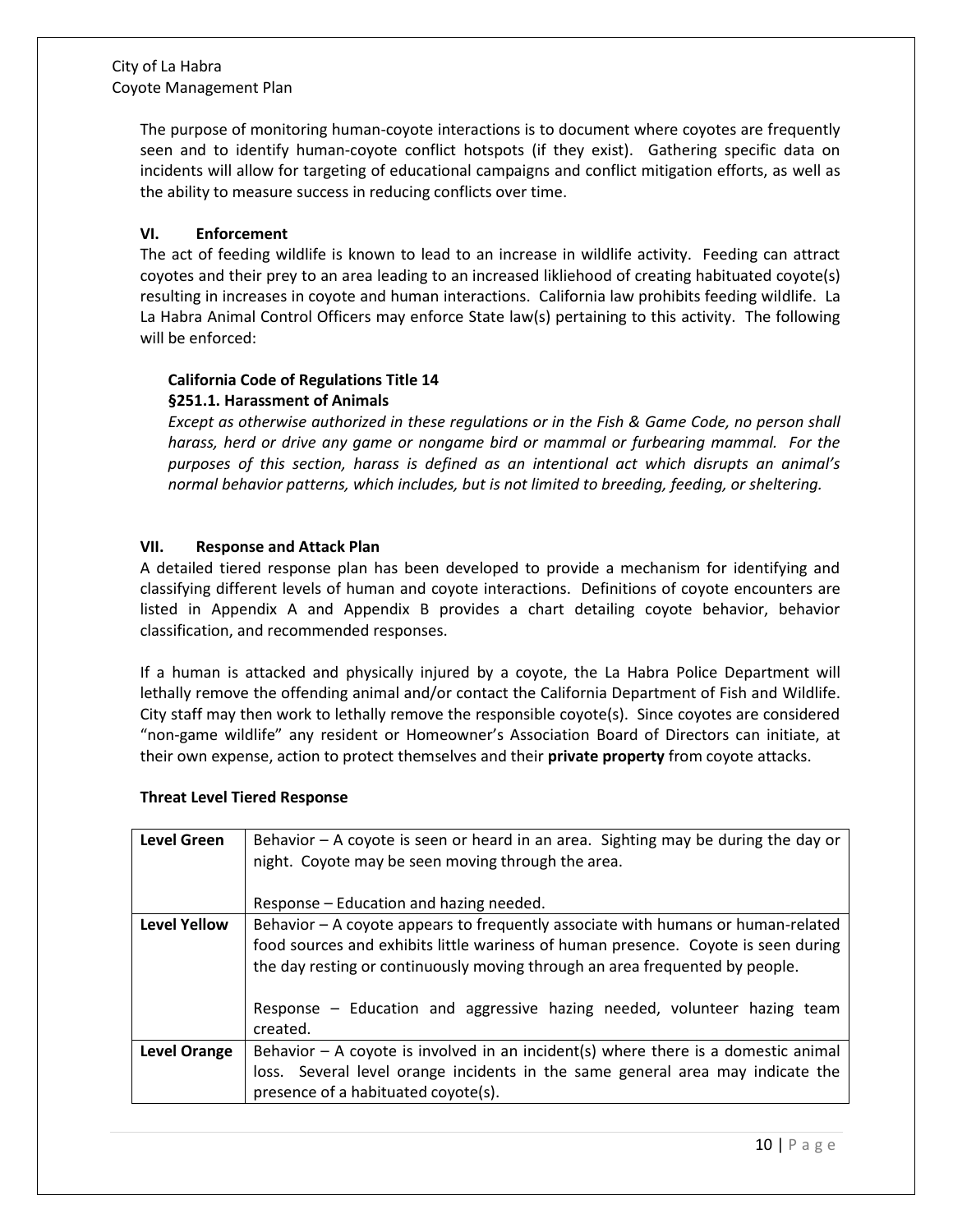|           | Response – Education and aggressive hazing needed, volunteer hazing team<br>created, and public awareness of incident(s) and circumstances addressed. If<br>multiple level orange incidents have occurred in the same vicinity within a short<br>amount of time, Department of Fish And Wildlife will be contacted and City Council<br>may approve lethal removal, if recommended. |
|-----------|------------------------------------------------------------------------------------------------------------------------------------------------------------------------------------------------------------------------------------------------------------------------------------------------------------------------------------------------------------------------------------|
| Level Red | Behavior - A coyote that has been involved in a provoked or unprovoked attack on<br>humans.                                                                                                                                                                                                                                                                                        |
|           | Response – LHPD may lethally remove the offending animal, and/or Dept. of Fish &<br>Wildlife will be contacted. City staff will work with them to conduct a thorough<br>investigationand documentation of the incident(s).                                                                                                                                                         |

#### **VIII. Public Education and Outreach**

Education is the key to having residents make appropriate decisions regarding their safety or managing their property and pets. This involves decreasing attractants, increasing pet safety, and creating reasonable expectations of normal coyote behavior.

Learning how to respond to a coyote encounter empowers residents and can help reduce undesired coyote behaviors. The public should understand what normal coyote behavior is when living in close proximity with coyotes. For example, vocalization is normal acceptable behavior and does not indicate aggression. Education and outreach efforts by the City will focus on:

- $\triangleright$  Understanding human safety, pet safety, coyote attractants, deterrents to coyotes on private property, including appropriate fencing, exclusion techniques, "what to do" tips, and information on appropriate hazing techniques.
- $\triangleright$  Developing a common language and awareness of normal versus abnormal behavior when discussing encounters with coyotes (see definitions in Appendix A).
- Dissemination of information to residents, businesses, and schools through the City's website, Channel 3, social media, traditional media, fliers/handouts, mailers, etc.
- $\triangleright$  Consulting with non-profit organizations (e.g. The Humane Society), and agencies like the California Department of Fish and Wildlife that provide public education materials, programs, and expertise.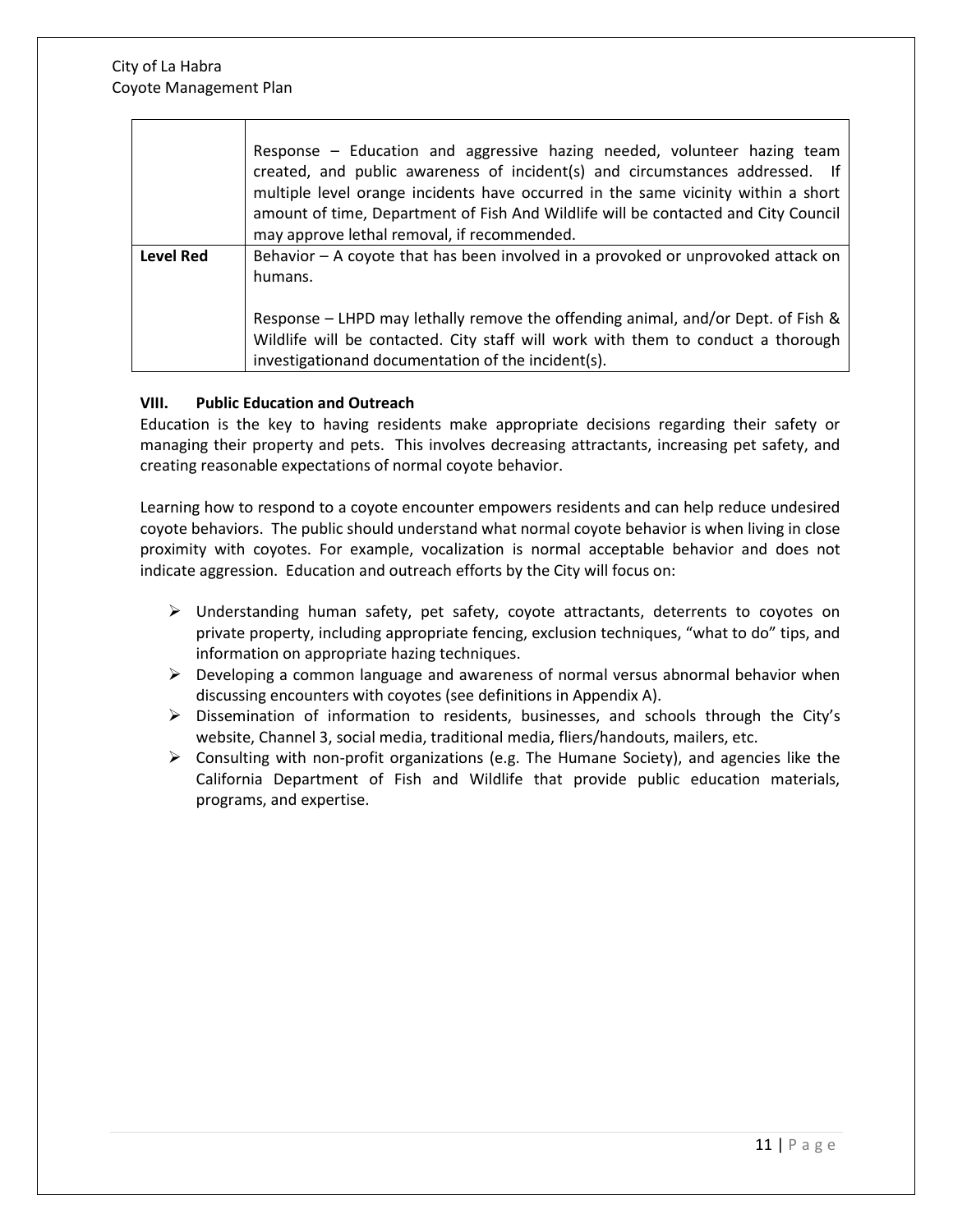# **Appendix A Definitions of Encounters with Coyotes**

**Active Coexistence** – Humans and coyotes exist together. Humans take an active role in keeping coyotes wild by learning about coyote ecology and behavior, removing attractants, taking responsibility for pet safety, and hazing coyotes in neighborhood or community spaces (except for predetermined coyote-appropriate areas). Hazing is not appropriate in a designated nature reserve or similar open space, unless the coyote exhibits threatening behavior to persons or leashed pets.

#### **Attack** – A human is injured or killed by a coyote.

**Provoked** – A human-provoked attack or incident where the human involved encourages the coyote to engage. Examples include dogs off-leash in an on-leash area, dogs on leashes longer than 6' in length, or a human intentionally corners, injures, tries to injure, attempts to capture or feeds the coyote.

**Unprovoked** – An unprovoked attack or incident where the human involved does not encourage the coyote to engage.

#### **Pet Attack**

**Attended animal loss or injury** – When a person is within 6' of the pet and the pet is on leash and is attacked and injured or killed by a coyote.

**Domestic animal loss or injury** – A coyote injures or kills a pet. Also includes "depredation" predation of domestic pets. Animal loss or injury is considered the result of normal coyote behavior.

**Subjected Pet Attack –** A coyote is an opportunistic feeder and may feed on recently dead or dying animals, especially cats that were hit or killed by cars or other means. The eaten remains may be found and suggest the animal was attacked by a coyote. In cases where Animal Control Officers respond to these calls, without knowledge of an actual attack, the incident will be recorded as a suspected attack.

**Encounter –** An unexpected, direct meeting between a human and a coyote that is without incident.

#### **Feeding**

**Intentional Feeding** – When a person or persons actively and intentionally feeds coyotes or provides food for animals in the coyote food chain.

**Unintentional Feeding** – When a person or persons are unintentionally providing access to food. Some examples are accessible compost, fallen fruit from trees, open sheds and doors, and pet food left outdoors.

**Unintentional Feeding (Bird Feeders)** – When a person or persons bird feeders inadvertently provides food for coyotes (e.g. birds, bird feeders, rodents, and squirrels). Bird feeders must be kept high enough from the ground so a coyote is unable to reach the feeding animals. The area under the bird feeder must be kept clean and free of residual bird food.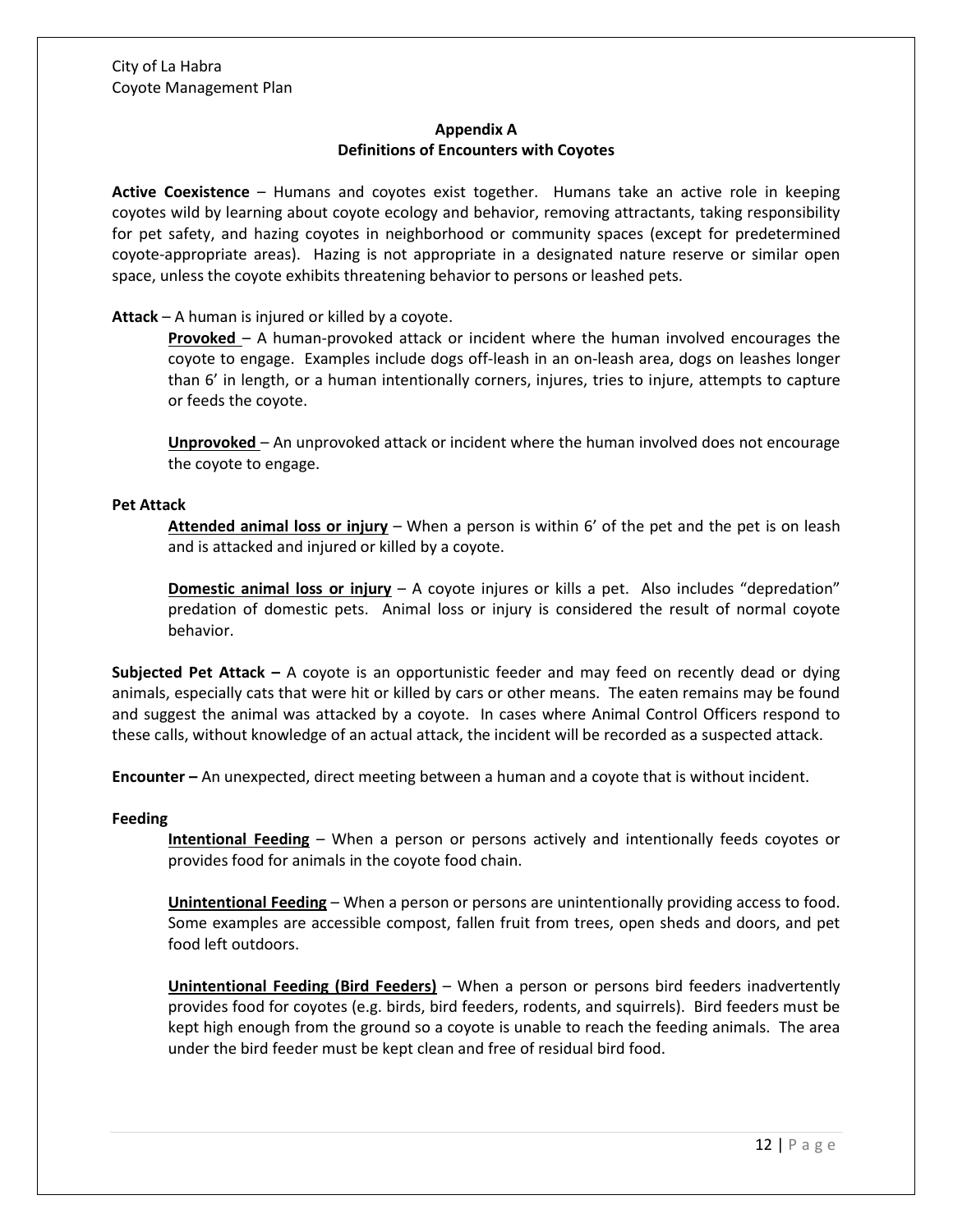**Hazing –** A training method that employs immediate use of deterrents to move an animal out of an area or discourage undesirable behavior or activity. Hazing techniques include loud noises, spraying water, bright lights, throwing objects near but not at the animal, and shouting. Hazing can help maintain a coyote's fear of humans and deter them from neighborhood spaces, such as backyards and play spaces. Hazing does not and should not injure or damage animals, humans, or property.

**Threat Incident** – A conflict between a human and coyote where the coyote approaches a human and growls, bares teeth or lunges; injures or kills an attended domestic animal. A human is not injured.

**Stalking Incident** – A conflict between a human and a coyote, where the coyote follows a person, with or without an attended pet on a leash. A human is not injured.

**Observation** – The act of noticing or taking note of tracks, scat, or vocalizations.

**Sighting** – A visual observation of a coyote(s). A sighting may occur at any time of the day or night.

**Unsecured Trash** – Trash that is accessible to wildlife (e.g. individual garbage cans, uncovered or open dumpsters or bags, trash cans overflowing, or where scattered trash is outside the receptacle).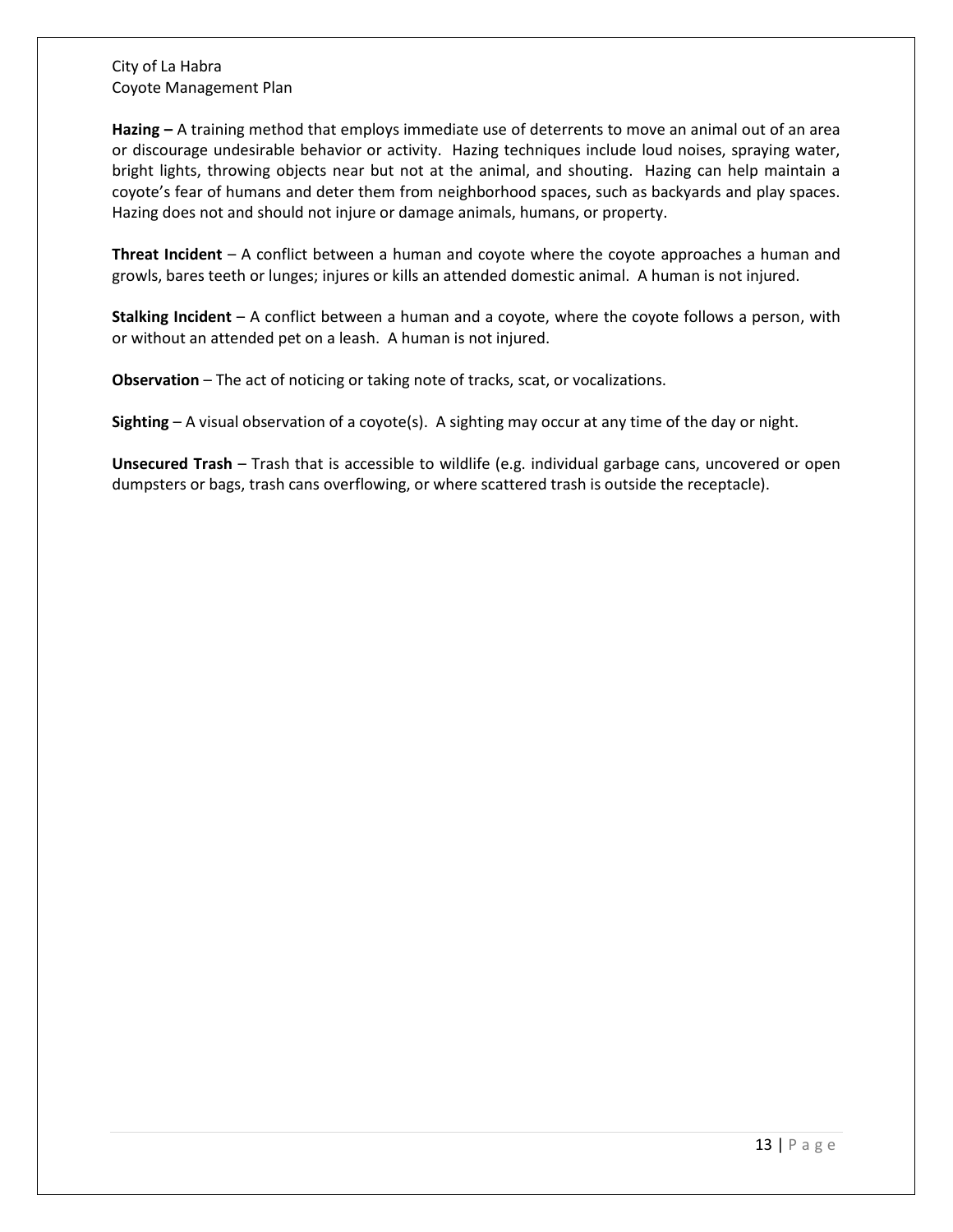# **Appendix B Coyote Behavior Classification**

| <b>Coyote Action</b>                                                                     | <b>Classification</b>          | <b>Response</b>                                                                                                                                                                                                                                                    |  |
|------------------------------------------------------------------------------------------|--------------------------------|--------------------------------------------------------------------------------------------------------------------------------------------------------------------------------------------------------------------------------------------------------------------|--|
| <b>Coyote Heard</b>                                                                      | <b>Observation Level Green</b> | Provide educational materials and<br>information on normal coyote behavior.                                                                                                                                                                                        |  |
| <b>Coyote Seen Moving in</b><br>Area                                                     | <b>Sighting Level Green</b>    | Provide education materials and<br>information on normal coyote behavior.                                                                                                                                                                                          |  |
| <b>Coyote Seen Resting in</b><br>Area                                                    | <b>Sighting Level Green</b>    | Educate on hazing techniques and What<br>to Do tips                                                                                                                                                                                                                |  |
| <b>Coyote Seen Resting in</b><br><b>Area with People</b><br><b>Present</b>               | Sighting Level Yellow          | If area frequented by people, educate on<br>normal behavior and haze to encourage<br>animal to leave. Look for and eliminate<br>attractants.                                                                                                                       |  |
| <b>Coyote Entering a Yard</b><br>without Pets                                            | Sighting Level Yellow          | Educate on coyote attractants, yard<br>audit, provide hazing information.                                                                                                                                                                                          |  |
| <b>Coyote Entering a Yard</b><br>with Pets                                               | <b>Encounter Level Yellow</b>  | Educate on coyote attractants, yard<br>audit, hazing information, pet safety<br>information.                                                                                                                                                                       |  |
| <b>Coyote Entering Yard</b><br>and Injuring or Killing<br>Pet w/o People Present         | Pet Attack Level Orange        | Develop hazing team in the area, gather<br>information on specific animals involved,<br>report on circumstances, educate on<br>coyote attractants, yard and<br>neighborhood audits, and pet safety.                                                                |  |
| <b>Coyote Biting or Injuring</b><br>Pet/Pet on Leash Longer<br>than 6'                   | Pet Attack Level Orange        | Gather information on specific animals<br>involved, report circumstances, educate<br>on coyote attractants,<br>yard/neighborhood audits, hazing, and<br>pet safety.                                                                                                |  |
| <b>Coyote Following or</b><br><b>Approaching a Person</b><br>w/o a Pet (Stalking)        | <b>Encounter Level Red</b>     | Educate on hazing techniques and What<br>to Do tips. Lethal removal considered if<br>there is no response from the coyote to<br>aggressive hazing, and there is evidence<br>of recurrence.                                                                         |  |
| <b>Coyote Following or</b><br><b>Approaching a Person &amp;</b><br><b>Pet (Stalking)</b> | Sighting Encounter Level Red   | Educate on hazing techniques and What<br>to Do Tips and pet safety. Lethal<br>removal considered if there is no<br>response from the coyote to aggressive<br>hazing, and there is evidence of<br>recurrence.                                                       |  |
| <b>Coyote Entering Yard or</b><br>Home with People &<br>Pets, No Injury                  | <b>Encounter Level Red</b>     | Gather information on specific animals<br>involved, document circumstances,<br>educate on coyote attractants,<br>yard/neighborhood audits, hazing, pet<br>safety. Lethal removal may be<br>considered, depending on specific<br>circumstances, and subject to City |  |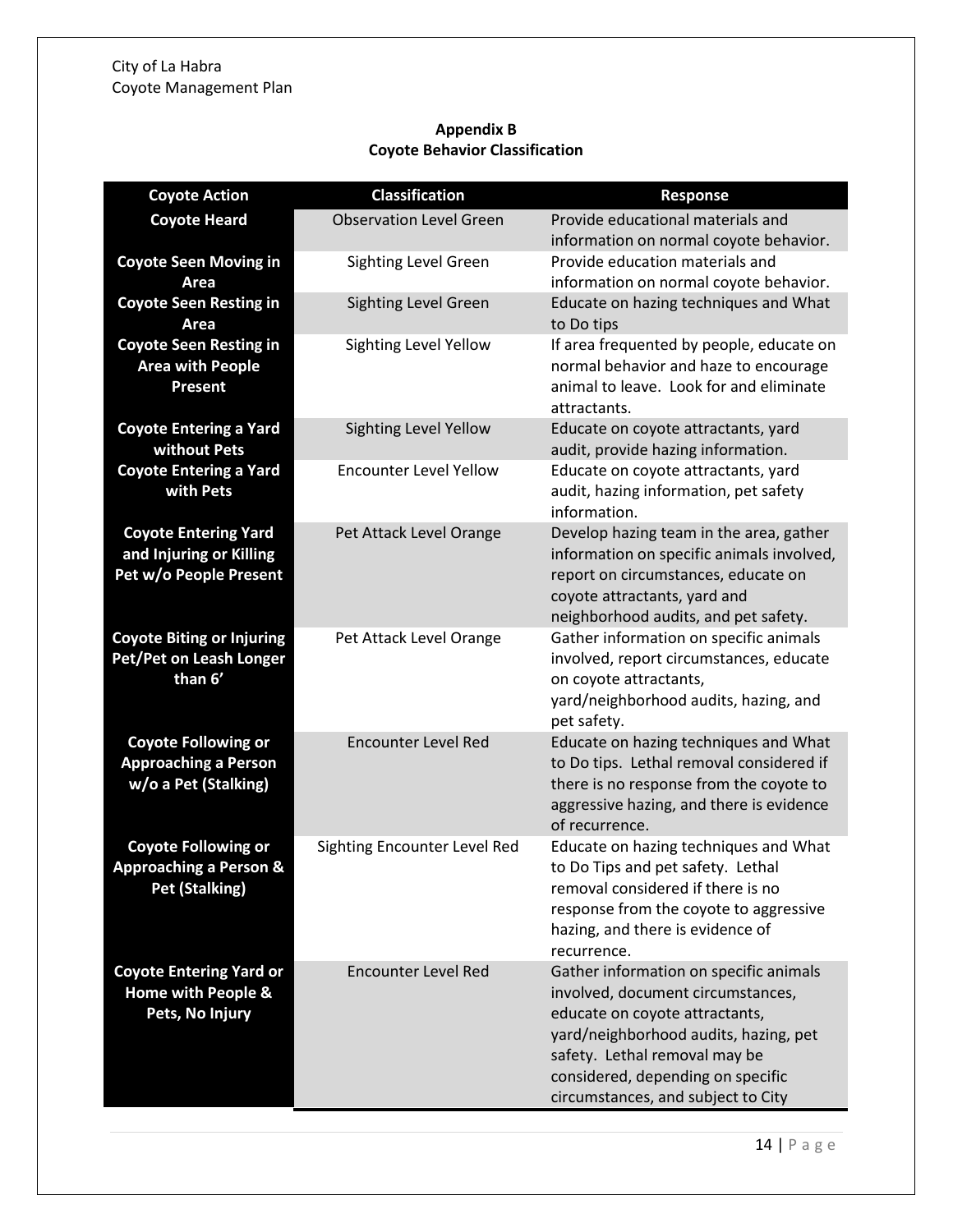|                                                                                                        |                      | Council approval.                                                                                                                                                                                                                                                                           |
|--------------------------------------------------------------------------------------------------------|----------------------|---------------------------------------------------------------------------------------------------------------------------------------------------------------------------------------------------------------------------------------------------------------------------------------------|
| <b>Coyote Biting or Injuring</b><br><b>Attended Pet/Pet on</b><br>Leash 6' or Less                     | Pet Attack Level Red | Gather information on specific animals<br>involved, document circumstances,<br>educate on coyote attractants,<br>yard/neighborhood audits, hazing, pet<br>safety. Lethal removal recommended.                                                                                               |
| <b>Coyote Aggressive,</b><br><b>Showing Teeth, Back</b><br>Fur Raised, Lunging,<br>Nipping w/o Contact | Threat Level Red     | Gather information on specific animals<br>involved, report circumstances, educate<br>on coyote attractants,<br>yard/neighborhood audits, aggressive<br>hazing, and pet safety. Lethal removal<br>recommended.                                                                               |
| <b>Coyote Biting or Injuring</b><br><b>Person</b>                                                      | Attack Level Red     | Identify and gather information on<br>specific animal involved, report<br>circumstances, educate on coyote<br>attractants, yard/neighborhood audits,<br>hazing, and pet safety. City staff will<br>inform the California Department of Fish<br>and Wildlife. Lethal removal<br>recommended. |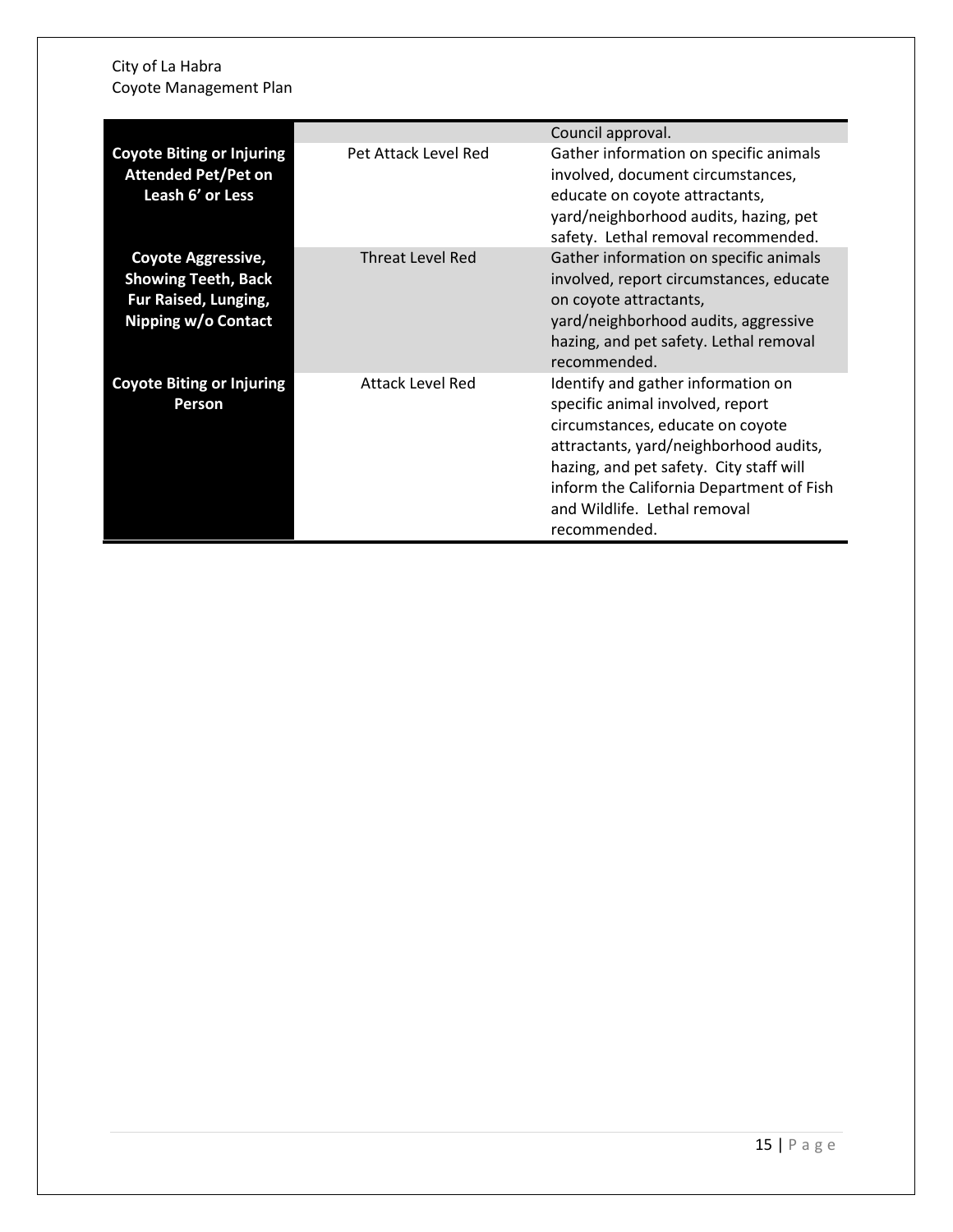# **Appendix C Hazing Program and Training Plan**

#### **Hazing and Behavioral Change**

Some urban coyotes have become comfortable in close proximity to people. To safely coexist, it is important to modify this behavior and attitude in resident coyote populations. Urban coyote behavior needs to be reshaped to avoid contact with humans and pets.

Hazing is the process that facilitates the change and is, by necessity, a community response to encounters with coyotes. The more often an individual coyote is hazed, the more effective hazing is in changing its behavior.

Hazing employs immediate use of deterrents to move an animal out of an area or discourage undesirable behavior or activity. Deterrents include loud noises, spraying water, bright lights, throwing objects, and shouting. Hazing can help maintain a coyote's fear of humans and discourage them from neighborhoods, greenbelts, backyards, and play areas. Hazing does not harm or damage animals, humans, or property. Behavioral change also involves human activities such as how to identify and remove attractants and how to responsibly protect pets.

#### **Foundation of Hazing**

- **1.** It is not economically, ecologically, or in other ways efficient to try and remove coyotes from the urban ecosystem.
- **2.** Hazing is one piece of a long-term plan in creating safe and acceptable living situations, increasing understanding and reducing conflict between coyotes and people.

#### **Goals of Hazing**

- $\triangleright$  To reshape coyote behavior to avoid human contact in an urban setting. Human behavior can shape animal behavior, in either a negative or positive manner. People living in close proximity to coyotes can remove attractants, identify potentially dangerous situations for their pets and themselves, and respond in a manner designed to change coyote behavior.
- $\triangleright$  To provide residents information and tools to actively engage in reshaping coyote behavior and to support feeling safe in their parks and neighborhoods. This can be accomplished by teaching residents hazing techniques. The latter will be initiated by community volunteers.
- $\triangleright$  To model hazing behavior and share accurate information about coyotes among other residents, friends, and family.
- $\triangleright$  Monitor hazing by volunteers to assess its effectiveness and determine if further action or more aggressive hazing is needed.
- $\triangleright$  Develop long-term community based hazing programs using volunteers.

#### General Considerations

1. Levels of hazing need to be appropriately relevant to coyote behavior/activity.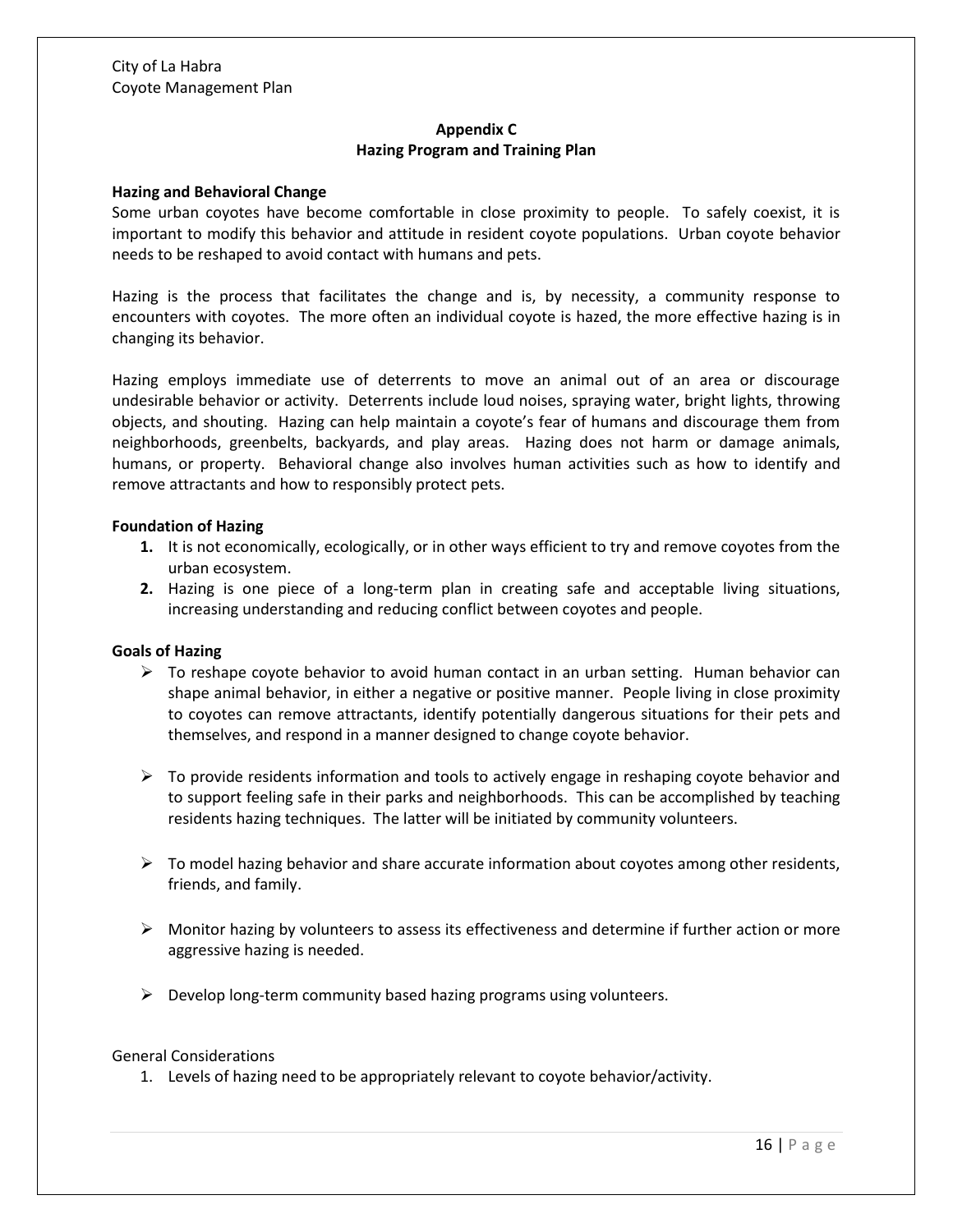- a. Coyotes live in open spaces and the best practice is to leave them alone and educate the public on personal safety.
- b. Urban coyotes are often out late at night when few people are present. This is normal acceptable behavior. Hazing may not be necessary.
- c. Exceptions In early stages of hazing, programs should still engage animals. Coyotes that associate danger in the presence of people under all circumstances will be more wary and more likely to avoid contact.
- 2. Hazing must be more exaggerated, aggressive, and consistent during initial program implementation. As coyotes "learn" appropriate responses to hazing, it will take less effort from hazers. Early in the process, it is extremely common for coyotes not to respond to hazing techniques. Without a history of hazing, they do not have the relevant context to respond with the desired outcome (to leave).
- 3. Techniques and tools can be used in the same manner for one or multiple animals. Usually there is a dominant animal in a group who will respond. Others will follow its lead. DO NOT ignore, turn your back, or avoid hazing because there are multiple animals instead of a single individual.
- 4. The more often an individual coyote is hazed by a variety of tools and techniques and a variety of people, the more effective hazing will be in modifying that animal's behavior.
- 5. Coyotes must be able to see the person involved in the hazing actions. The coyote must be aware of where the potential threat is coming from and associate it with the person.
- 6. Coyotes can and do recognize individual people and animals in their territories. They can learn to avoid or harass specific individuals in response to behavior of the person and/or pet.
- 7. Coyotes can be routine in habit. Identifying their normal habits can help target which habits to change. For example, the coyote patrols the same bike path at the same time in the morning three to five days a week. Hazers should concentrate on that time and place to encourage the animal to adapt its routine to decrease contact with people.
- 8. Certain levels of hazing must always be maintained so that future generations of coyotes do not learn or return to unacceptable habits related to habituation to people.
- 9. Changes in human behavior are necessary for hazing to be effective. Therefore, possible coyote attractants should be identified and removed.
- 10. Education about exclusion techniques including how to identify and remove attractants, personal responsibility in pet safety, and having reasonable expectations are critical parts of a coyote hazing plan.
- 11. Coyotes are skittish by nature. Habituated behavior is learned and reinforced by human behavior. Coyotes DO NOT act aggressively towards aggressive people. The one exception is a sick or injured animal. Engaging a sick or injured animal can result in unpredictable behavior. If this is suspected, people should not haze the animal, should remove themselves from the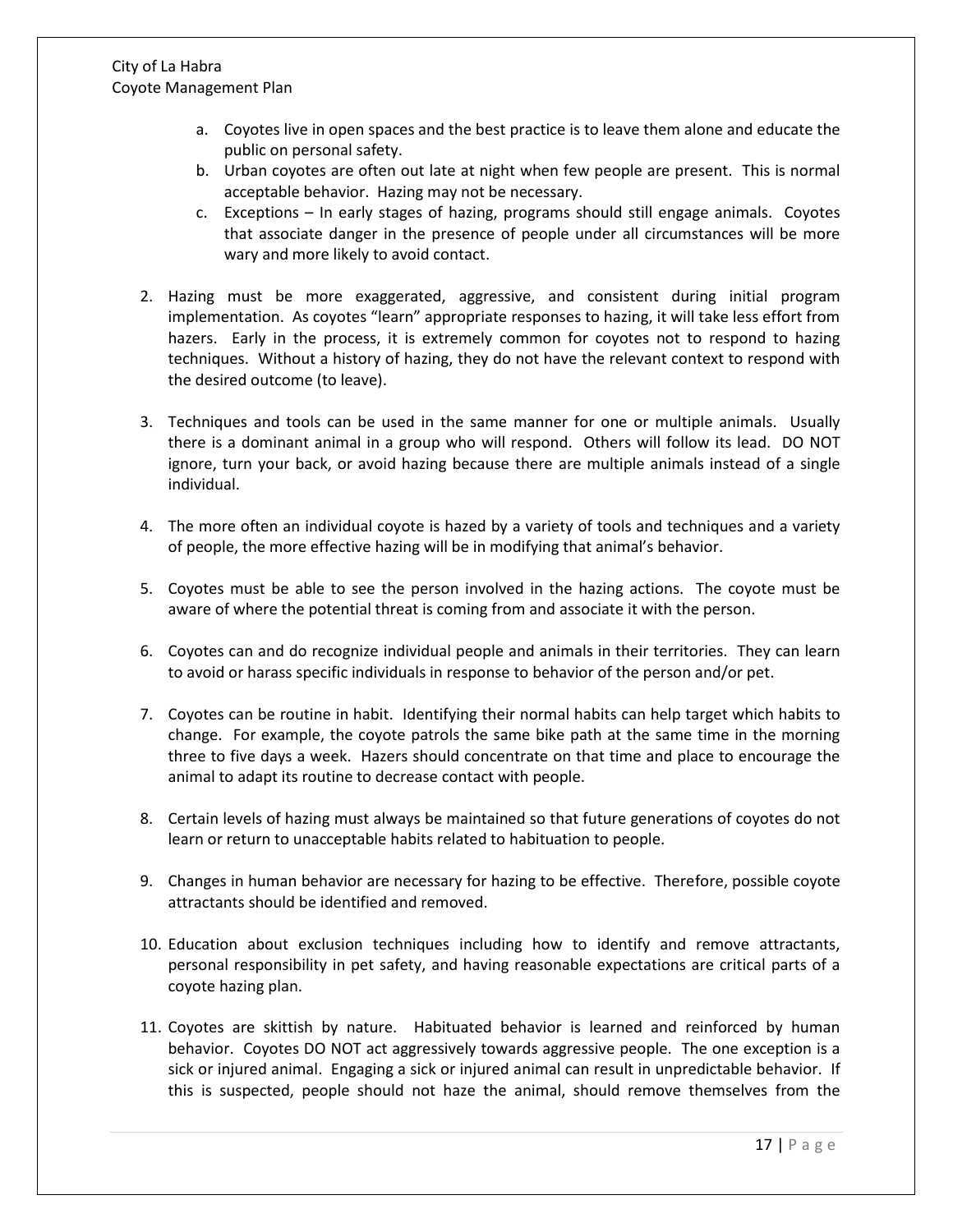situation and then inform appropriate agencies (La Habra Police Department's Animal Control, Department of Fish and Wildlife).

12. Individuals involved in hazing need to be trained in explaining hazing to residents who witness the process. They also need to explain the difference between hazing and harassment of wildlife, and goals of appropriate behavior for coexistence.

#### **Training Program**

Because coexisting with wildlife involves the community, initiating the hazing training programs and hazing activities by volunteers must be supervised by experts. Without this support, such programs ultimately fail. Information should include basic training on background, coyote ecology information, an overview of hazing and examples of techniques. Materials should be provided such as handouts, contact information, and resources when questions, comments, and concerns come up relating to coyotes.

Volunteers need to learn about coyote behavior and understand realistic expectations, normal versus abnormal coyote behavior, and have a consistent response to residents' concerns and comments.

#### **Hazing Training for Volunteers**

Hazing requires community involvement, understanding, and support. Residents are best equipped to respond consistently and at the most opportune times in their own neighborhoods, greenbelts, parks, and open spaces.

- 1. Locations of trainings offered should be based on data accumulated from the public on coyote activity in specific neighborhoods, greenbelts, parks, and/or open spaces.
- 2. Training should be free to the public.
- 3. Topics that need to be covered include but are not limited to:
	- a. Basic Coyote Information
	- b. Discussion on why coyotes are present
	- c. Normal and abnormal coyote behavior
	- d. Seasonal behavioral changes breeding season, pups, denning behavior, etc.
	- e. Reality of dangers towards people vs. danger towards pets
	- f. Children and coyotes
	- g. How human behavior influences coyote behavior
	- h. Attractants
	- i. Tips on deterring animals from entering private property
	- j. Appropriate response when encountering a coyote
	- k. What is hazing, goals, how to engage
	- l. Appropriate hazing techniques and tools
	- m. Pet safety tips
- 4. Volunteers shall be placed on a confidential email list. Updates, additional coyote information, electronic flyers and handouts will be sent to volunteers. All information can and should be sent out to interested parties.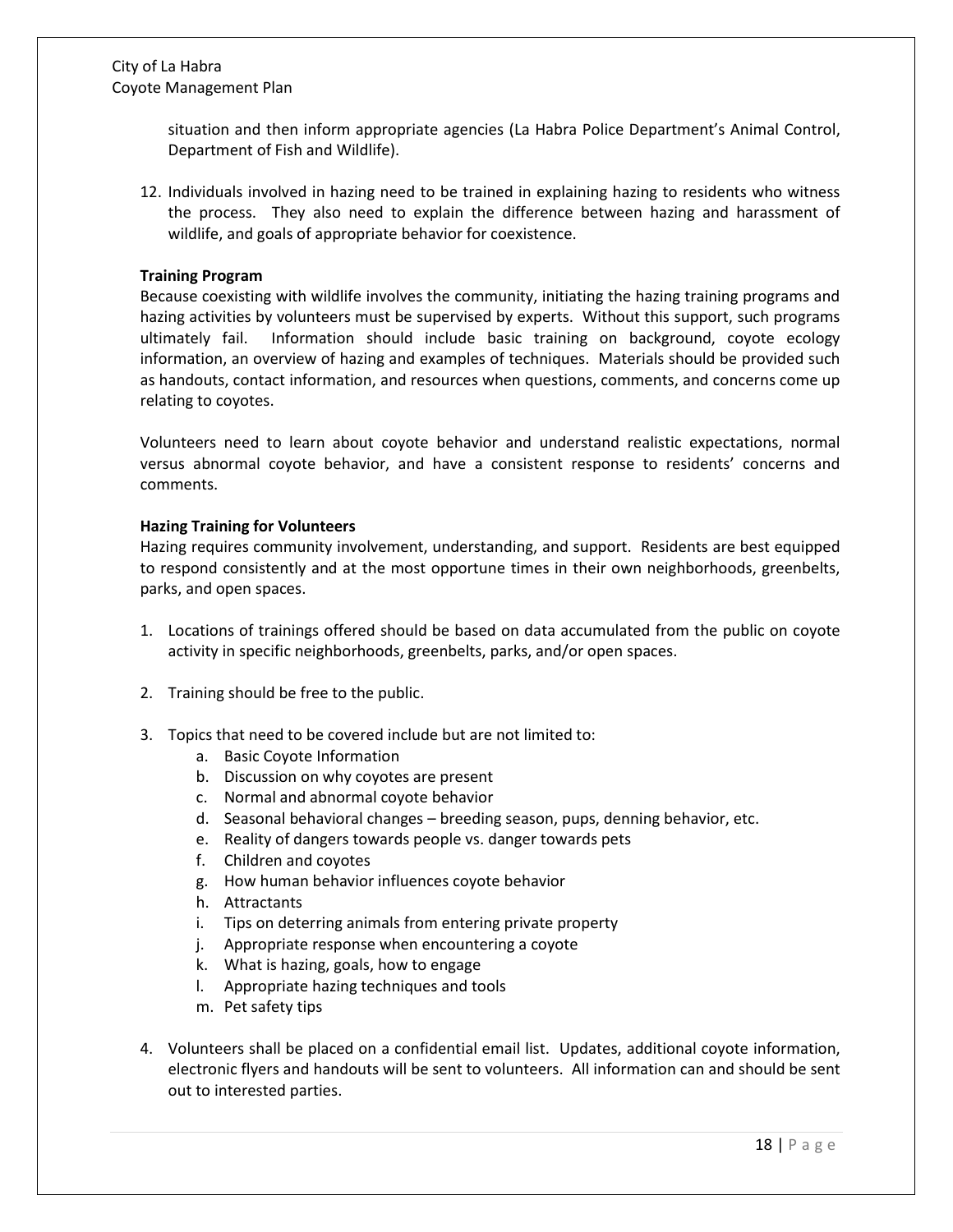- 5. Volunteers shall be notified of "hot spots" and asked to haze in the area.
- 6. Volunteers should be asked for feedback on hazing training and the effectiveness of hazing techniques.
- 7. Volunteers shall email detailed accounts of encounters and hazing effectiveness to keep other volunteers informed on progress, tools and techniques that work, and tools and techniques that should be employed. Accounts should include the following:
	- a. Date, time of day, location, and number of animals
	- b. Initial coyote behavior, hazing behavior, coyote response

#### **Summary of Hazing**

Hazing is a process whereby volunteers and individuals, respond in like manner to make a coyote uncomfortable and choose to leave.

Basic hazing consists of standing your ground, never ignoring or turning your back to a coyote(s), yelling and making unpleasant and frightening noises until the coyote(s) chooses to leave.

More aggressive hazing consists of approaching an animal quickly and aggressively, throwing projectiles, spraying with a hose or water gun, or creating fear of contact so the animal leaves the situation. NOTE - Many projectiles are not legal including but not limited to slingshots, bows and arrows, or guns that fire bullets, pellets, or paint or pepper balls.

Hazing must continue once it begins until the animal leaves. Otherwise, the coyote will learn to "wait" until the person gives up. Inconsistent hazing will create an animal more resistant to hazing instead of reinforcing the image that "people are scary."

Hazing should never injure the animal. An injured animal becomes less predictable versus a healthy one who responds in a consistent and predictable manner to hazing.

Hazing should be conducted in a manner that allows the coyote to return to a desirable area in a direction that would minimize harm to the animal. Hazing the animal in the direction of other houses and busy streets should be avoided if possible.

Hazing uses a variety of different tools. Variation is critical so that coyotes do not habituate to a particular tool or method. Examples of hazing tools include:

- 1. Noisemakers voice, whistles, air horns, bells, "shaker" cans, pots, pie pans, etc.
- 2. Projectiles sticks, small rocks, cans, tennis balls, rubber balls, etc.
- 3. Deterrents hoses, spray bottles with vinegar, pepper spray, bear repellent, umbrellas, walking sticks, etc.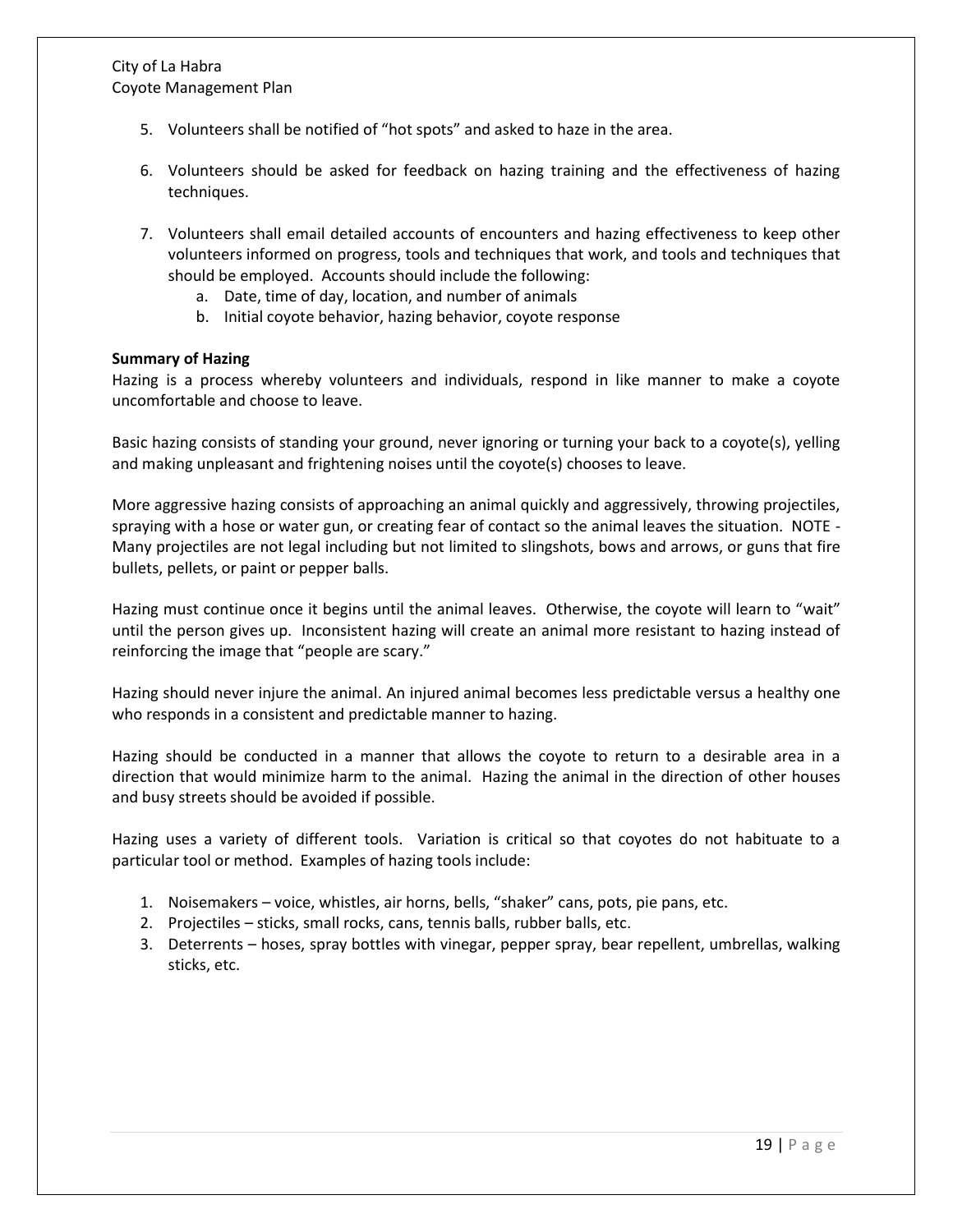# **Appendix D Yard Audit Checklist**

|                                | <b>OK</b> | <b>Fix</b> | <b>Ways to Mitigate</b>                                                                                                                                                  |
|--------------------------------|-----------|------------|--------------------------------------------------------------------------------------------------------------------------------------------------------------------------|
| <b>Food</b>                    |           |            | NEVER hand feed or intentionally feed a<br>coyote                                                                                                                        |
| <b>Pet Food</b>                |           |            | Never feed pets outdoors; store all pet food<br>securely indoors.                                                                                                        |
| <b>Water Sources</b>           |           |            | Remove water attractants (such as pet water<br>bowls and leaky irrigation) in dry climates.                                                                              |
| <b>Bird Feeders</b>            |           |            | Remove all bird feeders or clean fallen seed<br>to reduce the presence of small mammals<br>that coyotes prefer to eat.                                                   |
| <b>Fallen Fruit</b>            |           |            | Clean up fallen fruit around trees.                                                                                                                                      |
| <b>Compost</b>                 |           |            | Do not include meat or dairy among compost<br>contents unless fully enclosed.                                                                                            |
| <b>BBQ Grills</b>              |           |            | Clean-up food around barbecue grills after<br>each use.                                                                                                                  |
| <b>Trash</b>                   |           |            | Secure all trash containers with locking lids<br>and place curbside the morning of trash pick-<br>up. Periodically clean cans to reduce residual<br>odors.               |
| <b>Landscaping</b>             |           |            | Trim vegetation to reduce hiding places and<br>potential denning sites.                                                                                                  |
| <b>Structures/Outbuildings</b> |           |            | Restrict access under decks and sheds,<br>around woodpiles, or any other structure<br>that can provide cover of denning sites for<br>coyotes and their prey.             |
| <b>Pets</b>                    |           |            | Never leave pets unattended.<br>Never allow pets to play with coyotes.<br>Fully enclose outdoor pet kennels.<br>Walk pets on a leash no longer than 6 feet in<br>length. |